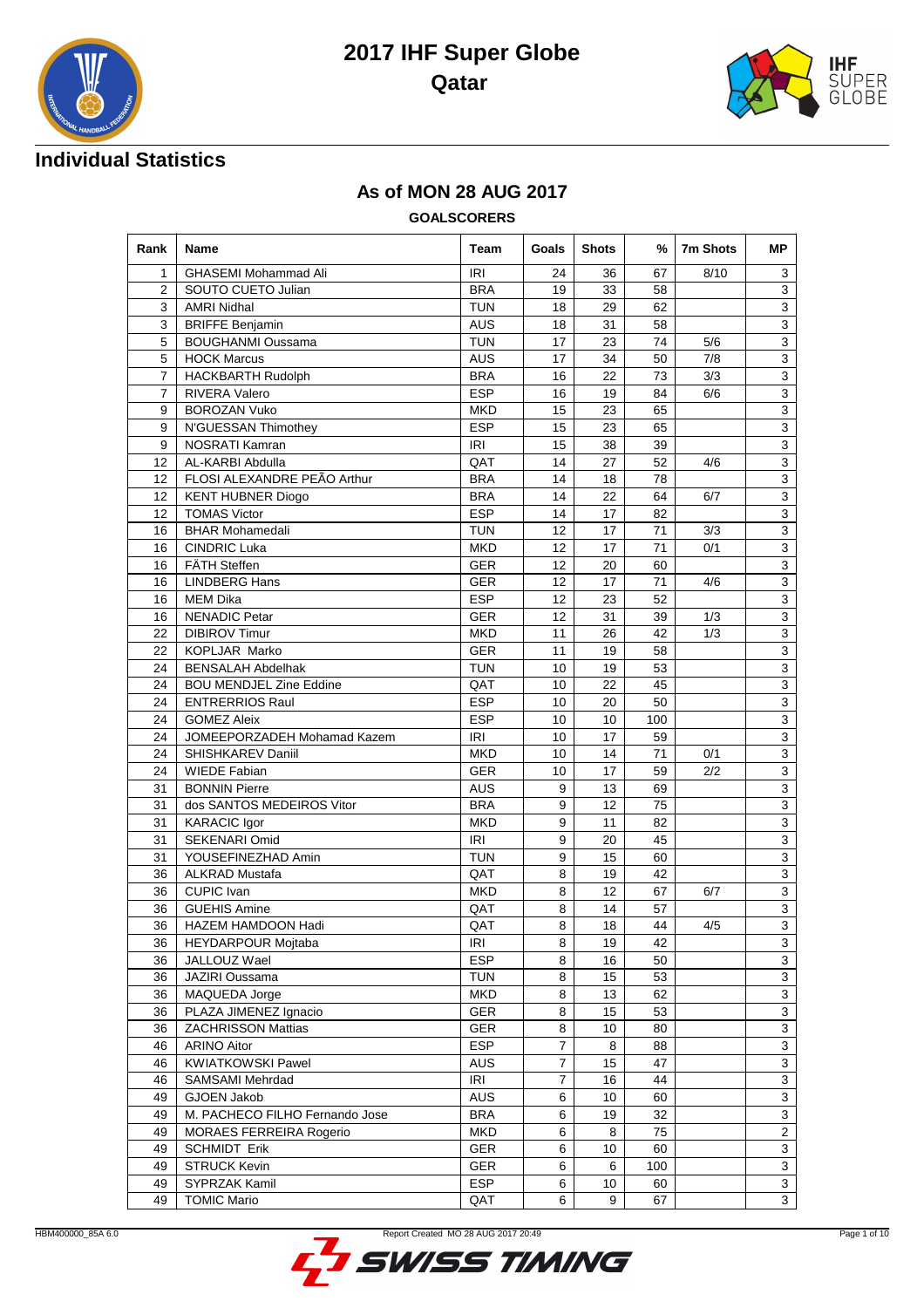



## **Individual Statistics**

**GOALSCORERS**

| Rank | <b>Name</b>                                                                 | <b>Shots</b> | %              | 7m Shots                | <b>MP</b> |     |                           |
|------|-----------------------------------------------------------------------------|--------------|----------------|-------------------------|-----------|-----|---------------------------|
| 56   | <b>ABDELLI Bilel</b>                                                        | <b>TUN</b>   | 5              | 7                       | 71        |     | 3                         |
| 56   | <b>ALI Sid</b>                                                              | QAT          | 5              | 8                       | 63        | 1/1 | 3                         |
| 56   | CORNELLA Joan                                                               | <b>AUS</b>   | 5              | 11                      | 45        |     | $\overline{3}$            |
| 56   | LEONEL COSTA da SILVA Guilherme                                             | <b>BRA</b>   | 5              | 13                      | 38        |     | $\overline{3}$            |
| 56   | VOJVODIC Janja                                                              | <b>MKD</b>   | 5              | 12                      | 42        |     | $\overline{3}$            |
| 61   | <b>BENITES QUOST Rodrigo</b>                                                | <b>BRA</b>   | $\overline{4}$ | 5                       | 80        |     | $\overline{\overline{3}}$ |
| 61   | <b>BOUKADIDA Chafik</b>                                                     | <b>TUN</b>   | $\overline{4}$ | 6                       | 67        | 1/2 | $\overline{3}$            |
| 61   | <b>BRAZ Felipe Roberto</b>                                                  | <b>BRA</b>   | 4              | $\overline{7}$          | 57        |     | 3                         |
| 61   | HADJ AYED Hamdi                                                             | QAT          | $\overline{4}$ | 8                       | 50        |     | $\overline{3}$            |
| 61   | STOILOV Stojanche                                                           | <b>MKD</b>   | $\overline{4}$ | 5                       | 80        |     | 3                         |
| 66   | AISSA Hamdi                                                                 | <b>TUN</b>   | 3              | $\overline{4}$          | 75        |     | $\overline{3}$            |
| 66   | ALDIN MALLASH Kamal                                                         | QAT          | 3              | 11                      | 27        |     | 3                         |
| 66   | <b>BERRACHED Allaedine</b>                                                  | QAT          | $\mathsf 3$    | 10                      | 30        |     | $\overline{\mathbf{3}}$   |
| 66   | CANELLAS Joan                                                               | <b>MKD</b>   | 3              | 3                       | 100       |     | $\overline{3}$            |
| 66   | <b>GAULON Pierre</b>                                                        | <b>AUS</b>   | 3              | $\overline{\mathbf{4}}$ | 75        |     | $\overline{3}$            |
| 66   | <b>MARSENIC Mijajlo</b>                                                     | <b>MKD</b>   | 3              | 3                       | 100       |     | 3                         |
| 66   | SALEHIKOOSHKGHAZI Mohammadhossein                                           | IRI          | $\mathbf{3}$   | 6                       | 50        |     | $\overline{3}$            |
| 66   | <b>SANCHO Vicente</b>                                                       | <b>AUS</b>   | 3              | 10                      | 30        |     | $\overline{3}$            |
| 66   | SILVEIRA Leonardo                                                           | <b>BRA</b>   | 3              | 6                       | 50        |     | $\overline{3}$            |
| 75   | <b>ALGHAMDI Abdulla</b>                                                     | QAT          | $\overline{2}$ | 4                       | 50        |     | 3                         |
| 75   | <b>DOLENEC Jure</b>                                                         | <b>ESP</b>   | $\overline{2}$ | $\overline{4}$          | 50        | 0/1 | $\overline{3}$            |
| 75   | <b>GOJUN Jakov</b>                                                          | <b>GER</b>   | $\overline{2}$ | $\overline{2}$          | 100       |     | 3                         |
| 75   | <b>KRISTOPANS Dainis</b>                                                    | <b>MKD</b>   | $\overline{2}$ | 11                      | 18        |     | $\overline{3}$            |
| 75   | <b>WALID Mohummed</b>                                                       | QAT          | 2              | 3                       | 67        |     | $\overline{3}$            |
| 80   | <b>AL-KUWARI Faisal</b>                                                     | QAT          | $\mathbf{1}$   | $\mathbf{1}$            | 100       |     | $\overline{\mathbf{3}}$   |
| 80   | <b>BAPTISTA Caue</b>                                                        | <b>BRA</b>   | $\mathbf{1}$   | 1                       | 100       |     | $\overline{3}$            |
| 80   | <b>BENFADHEL Mustapha</b>                                                   | <b>TUN</b>   | $\mathbf{1}$   | $\overline{2}$          | 50        |     | 3                         |
| 80   | <b>GHALANDARI Milad</b>                                                     | <b>IRI</b>   | $\mathbf{1}$   | 3                       | 33        |     | 3                         |
| 80   | $\overline{2}$<br><b>TUN</b><br>$\mathbf{1}$<br><b>HACHICHA Mohamedlyes</b> |              |                |                         | 50        |     | $\overline{3}$            |
| 80   | <b>KRAJNC Luka</b>                                                          | <b>AUS</b>   | $\mathbf{1}$   | 5                       | 20        |     | $\overline{3}$            |
| 80   | <b>MATTHES Tim</b>                                                          | <b>GER</b>   | $\mathbf{1}$   | $\mathbf{1}$            | 100       |     | $\overline{3}$            |
| 80   | <b>MESS Sebastian</b>                                                       | AUS          | 1              | 2                       | 50        |     | 3                         |
| 80   | MORROS de ARGILA Viran                                                      | <b>ESP</b>   | $\mathbf{1}$   | $\overline{2}$          | 50        |     | $\overline{3}$            |
| 80   | MOSQUERA Santiago                                                           | <b>AUS</b>   | $\mathbf{1}$   | 3                       | 33        |     | 3                         |
| 80   | PEREZ de VARGAS Gonzalo                                                     | <b>ESP</b>   | $\mathbf{1}$   | $\mathbf{1}$            | 100       |     | $\overline{3}$            |
| 80   | SORHAINDO Cedric                                                            | <b>ESP</b>   | 1              | 1                       | 100       |     | 3                         |
| 80   | <b>STRIEBEL Constantin</b>                                                  | <b>AUS</b>   | $\mathbf{1}$   | $\overline{4}$          | 25        |     | $\overline{3}$            |
| 80   | <b>SZKLARSKI Tomasz</b>                                                     | <b>AUS</b>   | $\mathbf{1}$   | 3                       | 33        | 1/1 | 3                         |
| 80   | <b>TAKKEN Maikel</b>                                                        | <b>AUS</b>   | $\mathbf{1}$   | $\mathbf{1}$            | 100       |     | $\overline{3}$            |
| 80   | <b>TRAVERSO Sebastien</b>                                                   | AUS          | 1              | 1                       | 100       |     | 3                         |
| 80   | <b>VIDAL Borja</b>                                                          | QAT          | $\mathbf{1}$   | $\overline{2}$          | 50        |     | $\overline{3}$            |

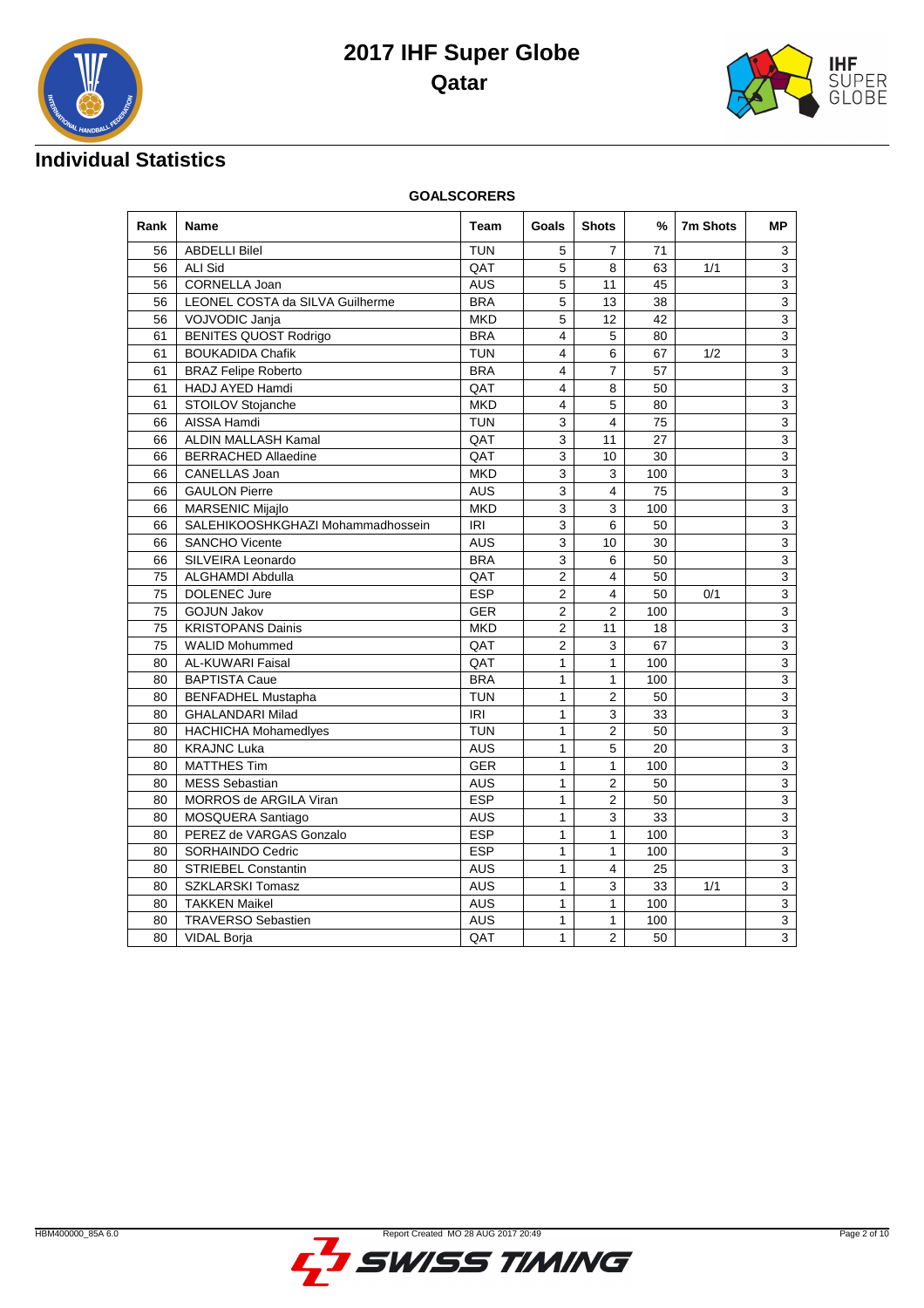





## **As of MON 28 AUG 2017**

#### **ASSISTS**

| Rank           | Name                              | Team       | Assists        | MР             |
|----------------|-----------------------------------|------------|----------------|----------------|
| 1              | M. PACHECO FILHO Fernando Jose    | <b>BRA</b> | 18             | 3              |
| $\overline{2}$ | ALDIN MALLASH Kamal               | QAT        | 14             | 3              |
| 3              | <b>BRIFFE Benjamin</b>            | <b>AUS</b> | 13             | 3              |
| 3              | <b>WIEDE Fabian</b>               | <b>GER</b> | 13             | 3              |
| 5              | <b>BENSALAH Abdelhak</b>          | <b>TUN</b> | 12             | 3              |
| 6              | <b>AMRI Nidhal</b>                | <b>TUN</b> | 11             | 3              |
| 6              | N'GUESSAN Thimothey               | <b>ESP</b> | 11             | 3              |
| 8              | <b>KENT HUBNER Diogo</b>          | <b>BRA</b> | 9              | 3              |
| 8              | <b>NENADIC Petar</b>              | <b>GER</b> | 9              | 3              |
| 10             | <b>BENITES QUOST Rodrigo</b>      | <b>BRA</b> | 8              | 3              |
| 10             | <b>ENTRERRIOS Raul</b>            | <b>ESP</b> | 8              | 3              |
| 10             | <b>FÄTH Steffen</b>               | <b>GER</b> | 8              | 3              |
| 10             | <b>KRISTOPANS Dainis</b>          | <b>MKD</b> | 8              | 3              |
| 14             | CANELLAS Joan                     | <b>MKD</b> | 7              | 3              |
| 14             | <b>CINDRIC Luka</b>               | <b>MKD</b> | $\overline{7}$ | 3              |
| 14             | <b>HOCK Marcus</b>                | AUS        | $\overline{7}$ | 3              |
| 14             | MAQUEDA Jorge                     | <b>MKD</b> | 7              | 3              |
| 14             | <b>NOSRATI Kamran</b>             | IRI        | 7              | 3              |
| 14             | SOUTO CUETO Julian                | <b>BRA</b> | 7              | 3              |
| 20             | <b>BOU MENDJEL Zine Eddine</b>    | QAT        | 6              | 3              |
| 20             | <b>DOLENEC Jure</b>               | <b>ESP</b> | 6              | 3              |
| 20             | HAZEM HAMDOON Hadi                | QAT        | 6              | 3              |
| 20             | SAMSAMI Mehrdad                   | <b>IRI</b> | 6              | 3              |
| 20             | YOUSEFINEZHAD Amin                | <b>TUN</b> | 6              | 3              |
| 25             | <b>ALKRAD Mustafa</b>             | QAT        | 5              | 3              |
| 25             | <b>KOPLJAR Marko</b>              | <b>GER</b> | 5              | 3              |
| 25             | SALEHIKOOSHKGHAZI Mohammadhossein | IRI        | 5              | 3              |
| 28             | <b>ABDELLI Bilel</b>              | <b>TUN</b> | 4              | 3              |
| 28             | <b>BOUGHANMI Oussama</b>          | <b>TUN</b> | 4              | 3              |
| 28             | HEYDARPOUR Mojtaba                | IRI        | 4              | 3              |
| 28             | <b>KARACIC Igor</b>               | <b>MKD</b> | 4              | 3              |
| 28             | <b>SCHMIDT Erik</b>               | <b>GER</b> | 4              | 3              |
| 28             | <b>SEKENARI Omid</b>              | IRI        | 4              | 3              |
| 28             | SYPRZAK Kamil                     | <b>ESP</b> | 4              | 3              |
| 35             | <b>ARINO Aitor</b>                | <b>ESP</b> | 3              | 3              |
| 35             | <b>BOROZAN Vuko</b>               | <b>MKD</b> | 3              | 3              |
| 35             | <b>GUEHIS Amine</b>               | QAT        | 3              | 3              |
| 35             | <b>HEINEVETTER Silvio</b>         | <b>GER</b> | 3              | 3              |
| 35             | JALLOUZ Wael                      | <b>ESP</b> | 3              | 3              |
| 35             | JOMEEPORZADEH Mohamad Kazem       | IRI        | 3              | 3              |
| 35             | KWIATKOWSKI Pawel                 | <b>AUS</b> | 3              | 3              |
| 35             | LEONEL COSTA da SILVA Guilherme   | <b>BRA</b> | 3              | 3              |
| 35             | MEM Dika                          | <b>ESP</b> | 3              | 3              |
| 35             | RAHIMIKAZEROONI Ali               | IRI        | 3              | 3              |
| 45             | AL-KARBI Abdulla                  | QAT        | 2              | 3              |
| 45             | ALI Sid                           | QAT        | 2              | 3              |
| 45             | <b>BEDOUI Ahmedamine</b>          | <b>TUN</b> | $\overline{2}$ | 3              |
| 45             | CORNELLA Joan                     | <b>AUS</b> | 2              | 3              |
| 45             | CUPIC Ivan                        | <b>MKD</b> | 2              | 3              |
| 45             | <b>ELABED Achraf</b>              | <b>TUN</b> | 2              | 3              |
| 45             | FARASAT ASL Gharib                | <b>IRI</b> | 2              | 3              |
| 45             | <b>GOMEZ Aleix</b>                | <b>ESP</b> | 2              | 3              |
| 45             | <b>HACHICHA Mohamedlyes</b>       | <b>TUN</b> | 2              | 3              |
| 45             | JAZIRI Oussama                    | <b>TUN</b> | 2              | 3              |
| 45             | MORAES FERREIRA Rogerio           | <b>MKD</b> | $\overline{2}$ | $\overline{2}$ |

HBM400000\_85A 6.0 Report Created MO 28 AUG 2017 20:49

**SWISS TIMING**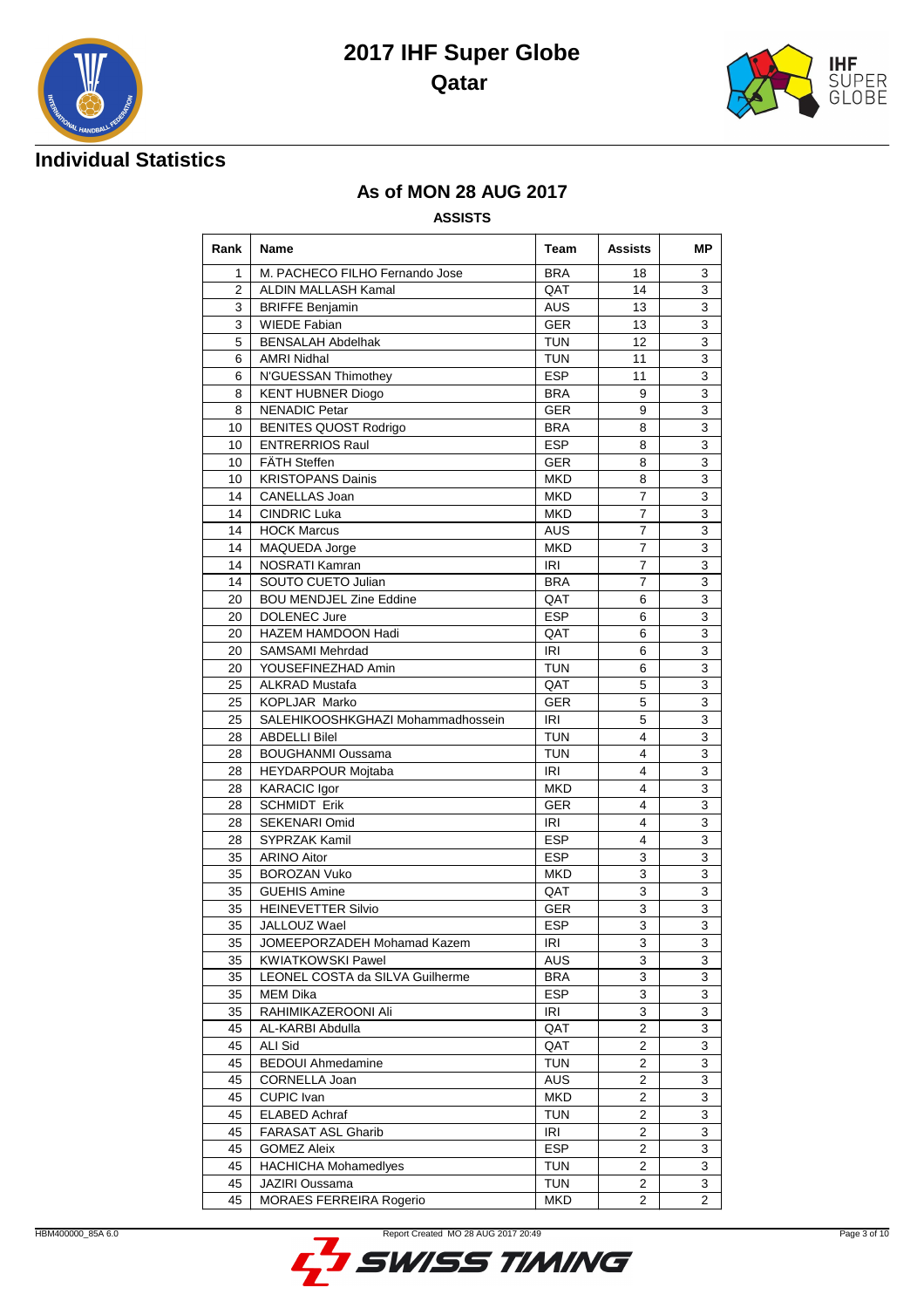



## **Individual Statistics**

**ASSISTS**

| Rank | <b>Name</b>                   | <b>Team</b>           | <b>Assists</b> | <b>MP</b>                 |  |  |  |
|------|-------------------------------|-----------------------|----------------|---------------------------|--|--|--|
| 45   | PLAZA JIMENEZ Ignacio         | <b>GER</b>            | 2              | 3                         |  |  |  |
| 45   | <b>RISTOVSKI Borko</b>        | <b>ESP</b>            | $\overline{2}$ | 3                         |  |  |  |
| 45   | <b>SARIC Danijel</b>          | QAT                   | $\overline{2}$ | 3                         |  |  |  |
| 45   | <b>SHISHKAREV Daniil</b>      | <b>MKD</b>            | $\overline{2}$ | 3                         |  |  |  |
| 45   | STOILOV Stojanche             | <b>MKD</b>            | $\overline{2}$ | 3                         |  |  |  |
| 45   | <b>STRIEBEL Constantin</b>    | <b>AUS</b>            | $\overline{2}$ | 3                         |  |  |  |
| 45   | <b>STRUCK Kevin</b>           | <b>GER</b>            | $\overline{2}$ | 3                         |  |  |  |
| 45   | <b>TOMIC Mario</b>            | $\overline{2}$<br>QAT |                |                           |  |  |  |
| 64   | AISSA Hamdi                   | <b>TUN</b>            | 1              | 3                         |  |  |  |
| 64   | <b>BERRACHED Allaedine</b>    | QAT                   | 1              | 3                         |  |  |  |
| 64   | <b>BONNIN Pierre</b>          | <b>AUS</b>            | 1              | $\overline{\overline{3}}$ |  |  |  |
| 64   | <b>BORGES Alexis</b>          | <b>ESP</b>            | 1              | 3                         |  |  |  |
| 64   | <b>BRAZ Felipe Roberto</b>    | <b>BRA</b>            | 1              | 3                         |  |  |  |
| 64   | <b>DIBIROV Timur</b>          | <b>MKD</b>            | 1              | $\overline{\overline{3}}$ |  |  |  |
| 64   | FLOSI ALEXANDRE PEÃO Arthur   | <b>BRA</b>            | $\mathbf{1}$   | 3                         |  |  |  |
| 64   | <b>GAULON Pierre</b>          | <b>AUS</b>            | 1              | 3                         |  |  |  |
| 64   | <b>GJOEN Jakob</b>            | <b>AUS</b>            | 1              | $\overline{\mathbf{3}}$   |  |  |  |
| 64   | <b>GOJUN Jakov</b>            | <b>GER</b>            | 1              | 3                         |  |  |  |
| 64   | <b>HADJ AYED Hamdi</b>        | QAT                   | $\mathbf{1}$   | 3                         |  |  |  |
| 64   | <b>LINDBERG Hans</b>          | <b>GER</b>            | $\mathbf{1}$   | $\overline{3}$            |  |  |  |
| 64   | <b>MESS Sebastian</b>         | <b>AUS</b>            | 1              | 3                         |  |  |  |
| 64   | <b>MORROS de ARGILA Viran</b> | <b>ESP</b>            | 1              | 3                         |  |  |  |
| 64   | PEREZ de VARGAS Gonzalo       | <b>ESP</b>            | 1              | 3                         |  |  |  |
| 64   | <b>RIVERA Valero</b>          | <b>ESP</b>            | 1              | 3                         |  |  |  |
| 64   | <b>SANCHO Vicente</b>         | <b>AUS</b>            | 1              | $\overline{\mathbf{3}}$   |  |  |  |
| 64   | SORHAINDO Cedric              | <b>ESP</b>            | 1              | 3                         |  |  |  |
| 64   | <b>SZKLARSKI Tomasz</b>       | <b>AUS</b>            | 1              | 3                         |  |  |  |
| 64   | <b>TOMAS Victor</b>           | <b>ESP</b>            | $\mathbf{1}$   | 3                         |  |  |  |
| 64   | <b>VIDAL Borja</b>            | QAT                   | 1              | 3                         |  |  |  |
| 64   | <b>VOJVODIC Jania</b>         | <b>MKD</b>            | 1              | 3                         |  |  |  |

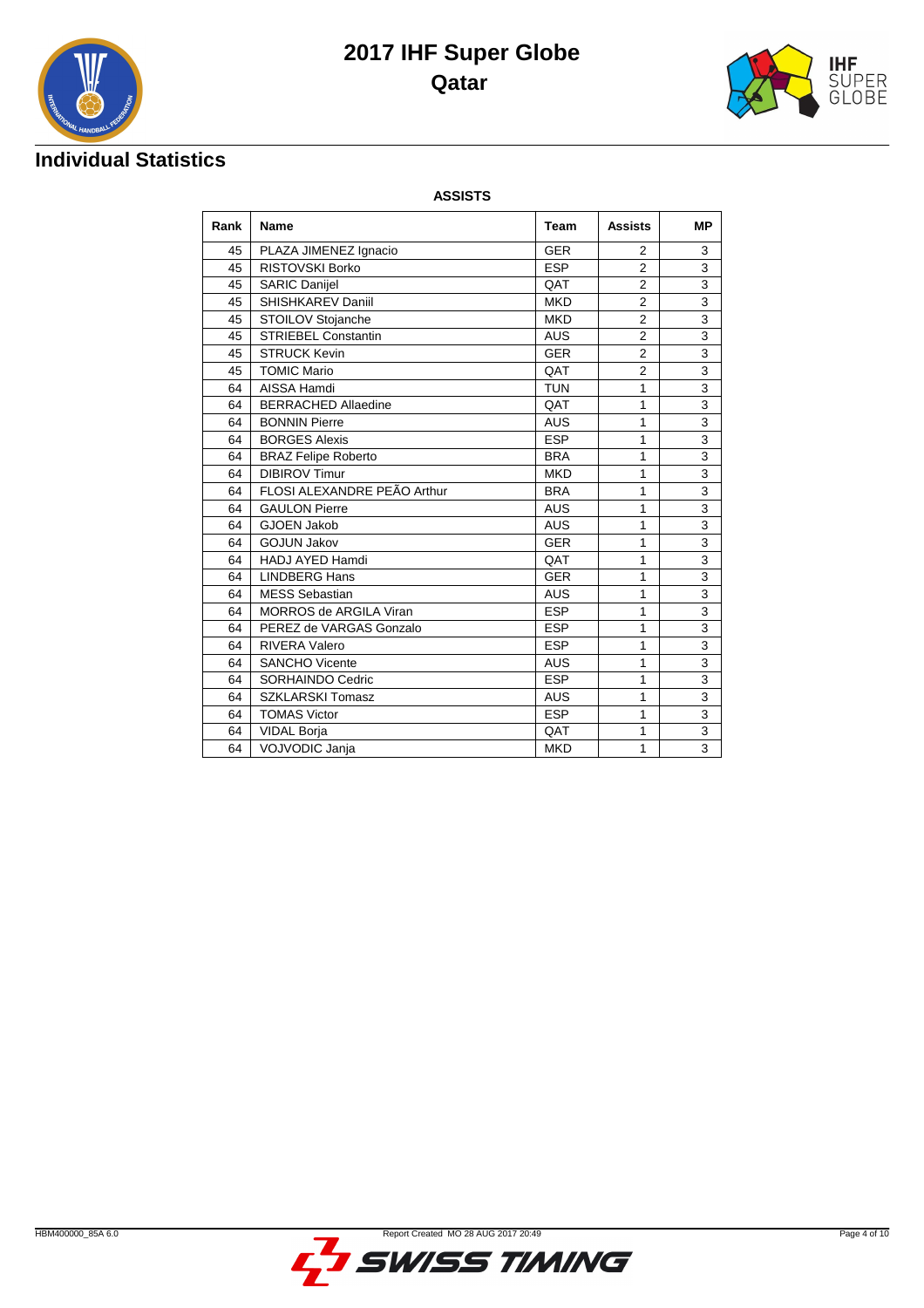



## **Individual Statistics**

#### **As of MON 28 AUG 2017**

**GOALS AND ASSISTS**

| Rank | <b>Name</b>                                 | <b>Team</b>            | Goals +<br><b>Assists</b> | Goals          | <b>Assists</b>          | МP             |
|------|---------------------------------------------|------------------------|---------------------------|----------------|-------------------------|----------------|
| 1    | <b>BRIFFE Benjamin</b>                      | <b>AUS</b>             | 31                        | 18             | 13                      | 3              |
| 2    | <b>AMRI Nidhal</b>                          | <b>TUN</b>             | 29                        | 18             | 11                      | 3              |
| 3    | N'GUESSAN Thimothey                         | <b>ESP</b>             | 26                        | 15             | 11                      | 3              |
| 3    | SOUTO CUETO Julian                          | <b>BRA</b>             | 26                        | 19             | $\overline{7}$          | $\overline{3}$ |
| 5    | <b>GHASEMI Mohammad Ali</b>                 | <b>IRI</b>             | 24                        | 24             |                         | 3              |
| 5    | <b>HOCK Marcus</b>                          | <b>AUS</b>             | 24                        | 17             | $\overline{7}$          | 3              |
| 5    | M. PACHECO FILHO Fernando Jose              | <b>BRA</b>             | 24                        | 6              | 18                      | 3              |
| 8    | <b>KENT HUBNER Diogo</b>                    | <b>BRA</b>             | 23                        | 14             | 9                       | 3              |
| 8    | <b>WIEDE Fabian</b>                         | <b>GER</b>             | 23                        | 10             | 13                      | $\overline{3}$ |
| 10   | <b>BENSALAH Abdelhak</b>                    | <b>TUN</b>             | 22                        | 10             | 12                      | $\overline{3}$ |
| 10   | <b>NOSRATI Kamran</b>                       | <b>IRI</b>             | 22                        | 15             | $\overline{7}$          | 3              |
| 12   | <b>BOUGHANMI Oussama</b>                    | <b>TUN</b>             | 21                        | 17             | $\overline{\mathbf{4}}$ | 3              |
| 12   | <b>NENADIC Petar</b>                        | <b>GER</b>             | 21                        | 12             | 9                       | 3              |
| 14   | FÄTH Steffen                                | <b>GER</b>             | 20                        | 12             | 8                       | 3              |
| 15   | <b>CINDRIC Luka</b>                         | <b>MKD</b>             | 19                        | 12             | $\overline{7}$          | $\mathsf 3$    |
| 16   | <b>BOROZAN Vuko</b>                         | <b>MKD</b>             | 18                        | 15             | 3                       | 3              |
| 16   | <b>ENTRERRIOS Raul</b>                      | ESP                    | 18                        | 10             | 8                       | $\overline{3}$ |
| 18   | ALDIN MALLASH Kamal                         | QAT                    | 17                        | 3              | 14                      | 3              |
| 18   | <b>RIVERA Valero</b>                        | <b>ESP</b>             | 17                        | 16             | 1                       | 3              |
| 20   | AL-KARBI Abdulla                            | QAT                    | 16                        | 14             | $\overline{2}$          | 3              |
| 20   | <b>BOU MENDJEL Zine Eddine</b>              | QAT                    | 16                        | 10             | 6                       | 3              |
| 20   | <b>HACKBARTH Rudolph</b>                    | <b>BRA</b>             | 16                        | 16             |                         | 3              |
| 20   | KOPLJAR Marko<br><b>GER</b><br>16           |                        | 11                        | 5              | 3                       |                |
| 24   | FLOSI ALEXANDRE PEÃO Arthur<br><b>BRA</b>   |                        | 15                        | 14             | $\mathbf{1}$            | 3              |
| 24   | MAQUEDA Jorge                               | <b>MKD</b>             | 15                        | 8              | $\overline{7}$          | 3              |
| 24   | <b>MEM Dika</b>                             | <b>ESP</b>             | 15                        | 12             | 3                       | 3              |
| 24   | <b>TOMAS Victor</b>                         | <b>ESP</b>             | 15                        | 14             | 1                       | 3              |
| 24   | YOUSEFINEZHAD Amin<br><b>TUN</b>            |                        | 15                        | 9              | 6                       | $\mathsf 3$    |
| 29   | 14<br>8<br>HAZEM HAMDOON Hadi<br>QAT        |                        | 6                         | $\overline{3}$ |                         |                |
| 30   | ALKRAD Mustafa                              | 13<br>8<br>QAT         |                           | 5              | $\overline{3}$          |                |
| 30   | JOMEEPORZADEH Mohamad Kazem                 | <b>IRI</b><br>13<br>10 |                           | 3              | 3                       |                |
| 30   | <b>KARACIC Igor</b>                         | <b>MKD</b>             | 13                        | 9              |                         | 3              |
| 30   | <b>LINDBERG Hans</b>                        | <b>GER</b>             | 13                        | 12             | 1                       | 3              |
| 30   | <b>SAMSAMI Mehrdad</b>                      | <b>IRI</b>             | 13                        | $\overline{7}$ | 6                       | 3              |
| 30   | SEKENARI Omid                               | <b>IRI</b>             | 13                        | 9              | 4                       | 3              |
| 36   | BENITES QUOST Rodrigo                       | <b>BRA</b>             | 12                        | $\overline{4}$ | 8                       | 3              |
| 36   | <b>BHAR Mohamedali</b>                      | <b>TUN</b>             | 12                        | 12             |                         | 3              |
| 36   | <b>DIBIROV Timur</b>                        | <b>MKD</b>             | 12                        | 11             | 1                       | 3              |
| 36   | <b>GOMEZ Aleix</b>                          | <b>ESP</b>             | 12                        | 10             | $\overline{c}$          | 3              |
| 36   | HEYDARPOUR Mojtaba                          | <b>IRI</b>             | 12                        | 8              | 4                       | 3              |
| 36   | SHISHKAREV Daniil<br><b>MKD</b><br>10<br>12 |                        | 2                         | 3              |                         |                |
| 42   | <b>GUEHIS Amine</b><br>QAT                  |                        | 11                        | 8              | 3                       | $\overline{3}$ |
| 42   | <b>ESP</b><br>JALLOUZ Wael<br><b>ESP</b>    |                        | 11                        | 8              | 3                       | 3              |
| 44   | <b>ARINO Aitor</b>                          |                        | 10                        | $\overline{7}$ | 3                       | $\sqrt{3}$     |
| 44   | <b>BONNIN Pierre</b>                        | <b>AUS</b>             | 10                        | 9              | 1                       | 3              |
| 44   | CANELLAS Joan                               | <b>MKD</b>             | 10                        | 3              | $\overline{7}$          | 3              |
| 44   | CUPIC Ivan                                  | <b>MKD</b>             | 10                        | 8              | $\overline{c}$          | $\sqrt{3}$     |
| 44   | JAZIRI Oussama                              | <b>TUN</b>             | 10                        | 8              | $\overline{2}$          | 3              |
| 44   | <b>KRISTOPANS Dainis</b>                    | <b>MKD</b>             | 10                        | $\overline{2}$ | 8                       | $\overline{3}$ |
| 44   | <b>KWIATKOWSKI Pawel</b>                    | AUS                    | 10                        | $\overline{7}$ | 3                       | 3              |
| 44   | PLAZA JIMENEZ Ignacio                       | GER                    | 10                        | 8              | $\overline{2}$          | 3              |
| 44   | <b>SCHMIDT Erik</b>                         | <b>GER</b>             | 10                        | 6              | 4                       | 3              |
| 44   | SYPRZAK Kamil                               | <b>ESP</b>             | 10                        | 6              | 4                       | 3              |
| 54   | <b>ABDELLI Bilel</b>                        | TUN                    | 9                         | $\,$ 5 $\,$    | 4                       | $\mathbf{3}$   |
| 54   | dos SANTOS MEDEIROS Vitor                   | <b>BRA</b>             | 9                         | 9              |                         | 3              |

HBM400000\_85A 6.0 Report Created MO 28 AUG 2017 20:49

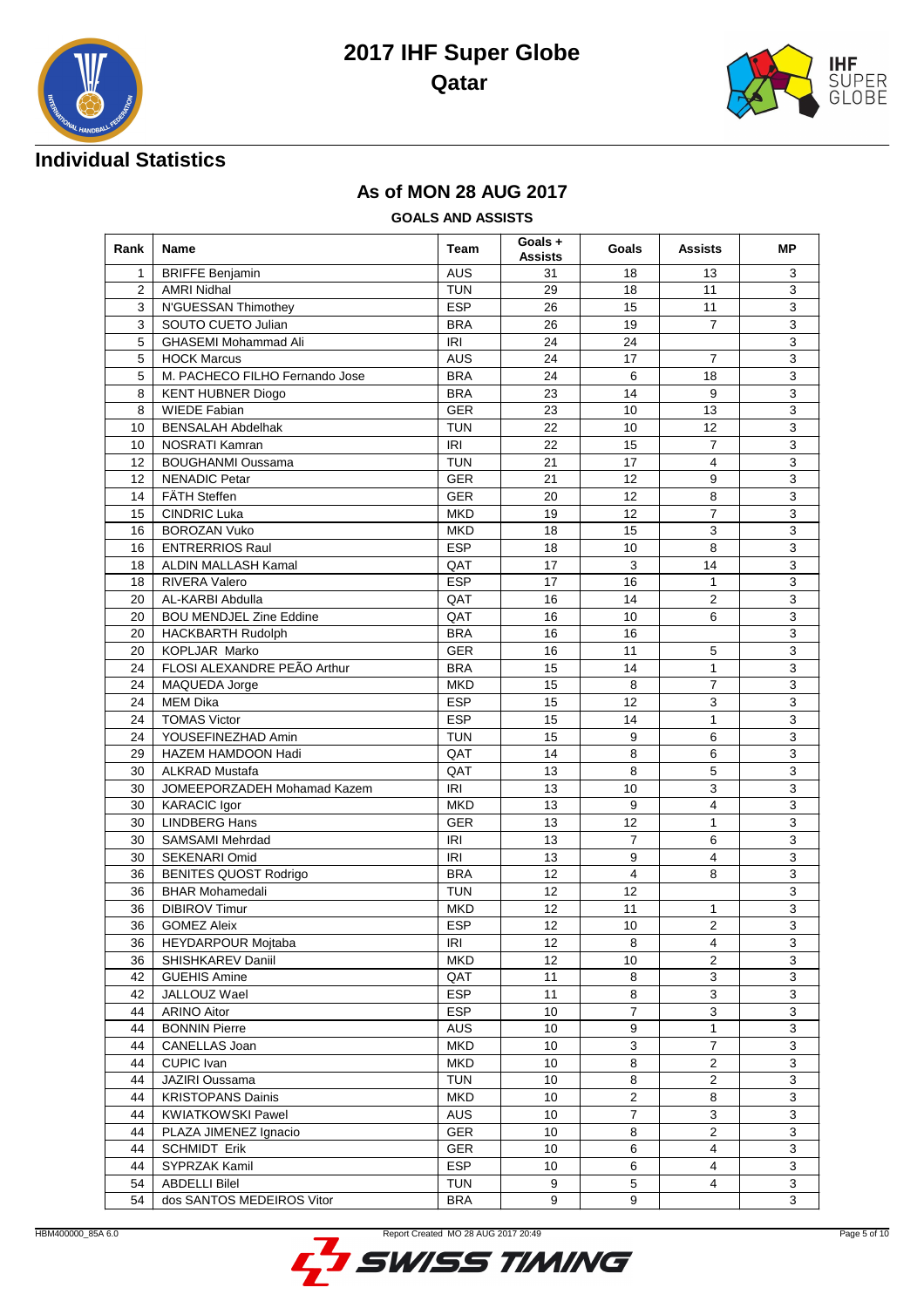



## **Individual Statistics**

#### **GOALS AND ASSISTS**

| Rank     | Name                                                    | Team                                                                | Goals +<br><b>Assists</b> | Goals                   | <b>Assists</b> | МP             |
|----------|---------------------------------------------------------|---------------------------------------------------------------------|---------------------------|-------------------------|----------------|----------------|
| 56       | DOLENEC Jure                                            | <b>ESP</b>                                                          | 8                         | 2                       | 6              | 3              |
| 56       | LEONEL COSTA da SILVA Guilherme                         | <b>BRA</b>                                                          | 8                         | 5                       | 3              | 3              |
| 56       | MORAES FERREIRA Rogerio                                 | <b>MKD</b>                                                          | 8                         | 6                       | $\overline{2}$ | $\mathbf{2}$   |
| 56       | SALEHIKOOSHKGHAZI Mohammadhossein                       | <b>IRI</b>                                                          | 8                         | 3                       | 5              | 3              |
| 56       | <b>STRUCK Kevin</b>                                     | <b>GER</b>                                                          | 8                         | 6                       | $\overline{2}$ | 3              |
| 56       | <b>TOMIC Mario</b>                                      | QAT                                                                 | 8                         | 6                       | 2              | 3              |
| 56       | <b>ZACHRISSON Mattias</b>                               | <b>GER</b>                                                          | 8                         | 8                       |                | 3              |
| 63       | ALI Sid                                                 | QAT                                                                 | $\overline{7}$            | 5                       | 2              | 3              |
| 63       | CORNELLA Joan                                           | <b>AUS</b>                                                          | $\overline{7}$            | 5                       | $\overline{2}$ | $\overline{3}$ |
| 63       | <b>GJOEN Jakob</b>                                      | <b>AUS</b>                                                          | $\overline{7}$            | 6                       | $\mathbf{1}$   | 3              |
| 66       | STOILOV Stojanche                                       | <b>MKD</b>                                                          | 6                         | $\overline{\mathbf{4}}$ | 2              | 3              |
| 66       | VOJVODIC Janja                                          | <b>MKD</b>                                                          | 6                         | 5                       | 1              | 3              |
| 68       | <b>BRAZ Felipe Roberto</b>                              | <b>BRA</b>                                                          | 5                         | $\overline{4}$          | 1              | 3              |
| 68       | HADJ AYED Hamdi                                         | QAT                                                                 | 5                         | $\overline{4}$          | 1              | 3              |
| 70       | AISSA Hamdi                                             | <b>TUN</b>                                                          | $\overline{4}$            | 3                       | 1              | 3              |
| 70       | <b>BERRACHED Allaedine</b>                              | QAT                                                                 | $\overline{4}$            | 3                       | 1              | 3              |
| 70       | <b>BOUKADIDA Chafik</b>                                 | <b>TUN</b>                                                          | 4                         | $\overline{4}$          |                | 3              |
| 70       | <b>GAULON Pierre</b>                                    | <b>AUS</b>                                                          | $\overline{4}$            | 3                       | 1              | 3              |
| 70       | <b>SANCHO Vicente</b>                                   | <b>AUS</b>                                                          | 4                         | 3                       | 1              | 3              |
| 75       | $\overline{2}$<br><b>GOJUN Jakov</b><br><b>GER</b><br>3 |                                                                     |                           | 1                       | $\overline{3}$ |                |
| 75       | <b>HACHICHA Mohamedlyes</b><br><b>TUN</b>               |                                                                     | $\overline{3}$            | $\mathbf{1}$            | $\overline{c}$ | $\overline{3}$ |
| 75       | <b>HEINEVETTER Silvio</b><br>3<br><b>GER</b>            |                                                                     | $\mathbf 0$               | 3                       | 3              |                |
| 75       | <b>MKD</b><br><b>MARSENIC Mijajlo</b>                   |                                                                     | 3                         | 3                       |                | 3              |
| 75       | RAHIMIKAZEROONI Ali                                     | IRI                                                                 | 3                         |                         | 3              | 3              |
| 75       | <b>BRA</b><br>3<br>SILVEIRA Leonardo<br>3               |                                                                     |                           | 3                       |                |                |
| 75       | <b>STRIEBEL Constantin</b>                              | 3<br><b>AUS</b>                                                     |                           | $\mathbf{1}$            | 2              | 3              |
| 82       | ALGHAMDI Abdulla                                        | QAT                                                                 | $\overline{2}$            | $\overline{2}$          |                | 3              |
| 82       | <b>BEDOUI Ahmedamine</b>                                | <b>TUN</b>                                                          | $\overline{2}$            |                         | 2              | $\overline{3}$ |
| 82       | <b>ELABED Achraf</b>                                    | <b>TUN</b>                                                          | $\overline{c}$            |                         | 2              | 3              |
| 82       | <b>FARASAT ASL Gharib</b>                               | <b>IRI</b>                                                          | $\overline{2}$            | 0                       | $\overline{2}$ | 3              |
| 82       | <b>MESS Sebastian</b>                                   | <b>AUS</b>                                                          | $\overline{2}$            | $\mathbf{1}$            | 1              | 3              |
| 82       | MORROS de ARGILA Viran                                  | <b>ESP</b>                                                          | $\overline{c}$            | 1                       | 1              | 3              |
| 82       | PEREZ de VARGAS Gonzalo                                 | <b>ESP</b>                                                          | $\overline{2}$            | 1                       | 1              | 3              |
| 82       | RISTOVSKI Borko                                         | <b>ESP</b>                                                          | $\overline{2}$            |                         | 2              | 3              |
| 82       | <b>SARIC Danijel</b>                                    | QAT                                                                 | $\overline{c}$            | 0                       | 2              | 3              |
| 82       | SORHAINDO Cedric                                        | <b>ESP</b>                                                          | $\overline{2}$            | 1                       | 1              | 3              |
| 82       | <b>SZKLARSKI Tomasz</b>                                 | <b>AUS</b>                                                          |                           | $\overline{c}$<br>1     |                | 3              |
| 82       | <b>VIDAL Borja</b>                                      | QAT<br>1                                                            |                           | 1<br>1                  | 3              |                |
| 82       | <b>WALID Mohummed</b>                                   |                                                                     | $\overline{c}$            |                         |                | 3              |
| 95       | AL-KUWARI Faisal                                        | $\overline{2}$<br>$\overline{2}$<br>QAT<br>QAT<br>$\mathbf{1}$<br>1 |                           |                         | 3              |                |
| 95       | <b>BAPTISTA Caue</b>                                    | <b>BRA</b>                                                          | 1                         | 1                       |                | 3              |
| 95       | <b>BENFADHEL Mustapha</b>                               | <b>TUN</b>                                                          | $\mathbf{1}$              | 1                       |                | 3              |
|          | <b>BORGES Alexis</b>                                    | <b>ESP</b>                                                          | $\mathbf{1}$              |                         | 1              | 3              |
| 95       |                                                         | IRI                                                                 | $\mathbf{1}$              | 0                       |                |                |
| 95       | GHALANDARI Milad                                        |                                                                     |                           | 1                       |                | 3              |
| 95<br>95 | <b>KRAJNC Luka</b>                                      | <b>AUS</b>                                                          | 1<br>$\mathbf{1}$         | 1<br>$\mathbf{1}$       |                | 3<br>3         |
|          | <b>MATTHES Tim</b>                                      | GER                                                                 |                           |                         |                | $\overline{3}$ |
| 95       | MOSQUERA Santiago                                       | <b>AUS</b>                                                          | $\mathbf{1}$              | 1                       |                |                |
| 95       | <b>TAKKEN Maikel</b>                                    | <b>AUS</b>                                                          | $\mathbf{1}$              | 1                       |                | 3              |
| 95       | <b>TRAVERSO Sebastien</b>                               | AUS                                                                 | $\mathbf{1}$              | 1                       |                | 3              |

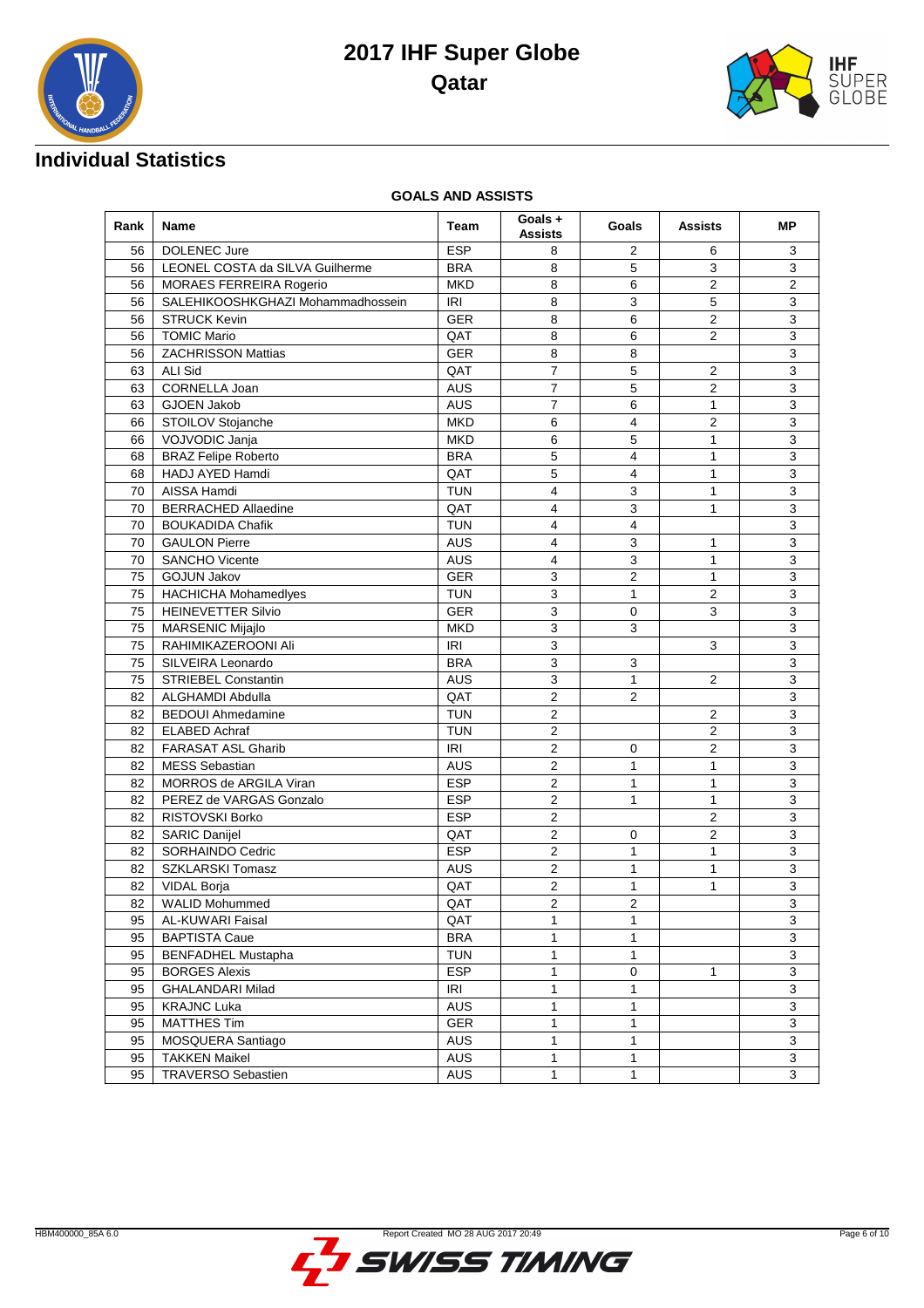



## **Individual Statistics**

#### **As of MON 28 AUG 2017**

#### **STEALS**

| Rank           | Name                           | Team              | Total             | Avg. |                           |  |  |
|----------------|--------------------------------|-------------------|-------------------|------|---------------------------|--|--|
| 1              | MORROS de ARGILA Viran         | <b>ESP</b>        | 6                 | 2.0  | 3                         |  |  |
| $\overline{2}$ | <b>DIBIROV Timur</b>           | <b>MKD</b>        | 4                 | 1.3  | 3                         |  |  |
| $\overline{2}$ | N'GUESSAN Thimothey            | <b>ESP</b>        | 4                 | 1.3  | 3                         |  |  |
| 2              | <b>SEKENARI Omid</b>           | <b>IRI</b>        | 4                 | 1.3  | 3                         |  |  |
| 5              | <b>ARINO Aitor</b>             | <b>ESP</b>        | 3                 | 1.0  | 3                         |  |  |
| 5              | CANELLAS Joan                  | <b>MKD</b>        | 3                 | 1.0  | 3                         |  |  |
| 5              | <b>CINDRIC Luka</b>            | <b>MKD</b>        | 3                 | 1.0  | 3                         |  |  |
| 5              | dos SANTOS MEDEIROS Vitor      | <b>BRA</b>        | 3                 | 1.0  | 3                         |  |  |
| 5              | <b>GUEHIS Amine</b>            | QAT               | $\overline{3}$    | 1.0  | $\overline{3}$            |  |  |
| 5              | HEYDARPOUR Mojtaba             | IRI               | 3                 | 1.0  | $\overline{3}$            |  |  |
| 5              | <b>NENADIC Petar</b>           | <b>GER</b>        | 3                 | 1.0  | 3                         |  |  |
| 5              | <b>SAMSAMI Mehrdad</b>         | IRI               | 3                 | 1.0  | 3                         |  |  |
| 5              | SORHAINDO Cedric               | <b>ESP</b>        | 3                 | 1.0  | 3                         |  |  |
| 5              | SOUTO CUETO Julian             | <b>BRA</b>        | 3                 | 1.0  | 3                         |  |  |
| 5              | <b>TRAVERSO Sebastien</b>      | <b>AUS</b>        | 3                 | 1.0  | $\overline{3}$            |  |  |
| 16             | <b>ALKRAD Mustafa</b>          | QAT               | 2                 | 0.7  | 3                         |  |  |
| 16             | <b>AMRI Nidhal</b>             | <b>TUN</b>        | $\overline{2}$    | 0.7  | 3                         |  |  |
| 16             | <b>BOUGHANMI Oussama</b>       | <b>TUN</b>        | $\overline{2}$    | 0.7  | 3                         |  |  |
| 16             | <b>ENTRERRIOS Raul</b>         | <b>ESP</b>        | $\overline{2}$    | 0.7  | 3                         |  |  |
| 16             | <b>GOMEZ Aleix</b>             | <b>ESP</b>        | 2                 | 0.7  | 3                         |  |  |
| 16             | HADJ AYED Hamdi                | QAT               | $\overline{2}$    | 0.7  | 3                         |  |  |
| 16             | SHISHKAREV Daniil              | <b>MKD</b>        | $\overline{2}$    | 0.7  | 3                         |  |  |
| 23             | AISSA Hamdi                    | <b>TUN</b>        | 1                 | 0.3  | $\overline{3}$            |  |  |
| 23             | AL-KARBI Abdulla               | QAT               | 1                 | 0.3  | 3                         |  |  |
| 23             | <b>ALI Sid</b>                 | QAT               | 1                 | 0.3  | 3                         |  |  |
| 23             | <b>BENITES QUOST Rodrigo</b>   | <b>BRA</b>        | 1                 | 0.3  | 3                         |  |  |
| 23             | <b>BOROZAN Vuko</b>            | <b>MKD</b>        | 1                 | 0.3  | 3                         |  |  |
| 23             | <b>BRAZ Felipe Roberto</b>     | <b>BRA</b>        | $\mathbf{1}$      | 0.3  | $\overline{3}$            |  |  |
| 23             | <b>BRIFFE Benjamin</b>         | <b>AUS</b>        | 1                 | 0.3  | 3                         |  |  |
| 23             | FLOSI ALEXANDRE PEÃO Arthur    | <b>BRA</b>        | $\mathbf{1}$      | 0.3  | 3                         |  |  |
| 23             | <b>GAULON Pierre</b>           | <b>AUS</b>        | 1                 | 0.3  | 3                         |  |  |
| 23             | <b>GOJUN Jakov</b>             | GER               | 1                 | 0.3  | 3                         |  |  |
| 23             | <b>HACHICHA Mohamedlyes</b>    | <b>TUN</b>        | 1                 | 0.3  | 3                         |  |  |
| 23             | <b>HEINEVETTER Silvio</b>      | <b>GER</b>        | $\mathbf{1}$      | 0.3  | $\overline{\mathbf{3}}$   |  |  |
| 23             | JOMEEPORZADEH Mohamad Kazem    | IRI               | 1                 | 0.3  | 3                         |  |  |
| 23             | KOPLJAR Marko                  | <b>GER</b>        | $\mathbf{1}$      | 0.3  | $\ensuremath{\mathsf{3}}$ |  |  |
| 23             | <b>KRISTOPANS Dainis</b>       | <b>MKD</b>        | $\mathbf{1}$      | 0.3  | 3                         |  |  |
| 23             | <b>KWIATKOWSKI Pawel</b>       | <b>AUS</b>        | 1                 | 0.3  | 3                         |  |  |
| 23             | <b>LINDBERG Hans</b>           | <b>GER</b>        | $\mathbf{1}$      | 0.3  | 3                         |  |  |
| 23             | M. PACHECO FILHO Fernando Jose | <b>BRA</b>        | 1                 | 0.3  | 3                         |  |  |
| 23             | MAQUEDA Jorge                  | <b>MKD</b>        | 1                 | 0.3  | 3                         |  |  |
|                | MARSENIC Mijajlo               | <b>MKD</b>        | $\mathbf{1}$      | 0.3  | 3                         |  |  |
| 23<br>23       | <b>MEM Dika</b>                | <b>ESP</b>        | 1                 | 0.3  | 3                         |  |  |
| 23             | <b>MESS Sebastian</b>          | <b>AUS</b>        | $\mathbf{1}$      | 0.3  | 3                         |  |  |
| 23             | MILIC Strahinja                | <b>MKD</b>        | 1                 | 0.3  | 3                         |  |  |
|                |                                |                   | $\mathbf{1}$      |      |                           |  |  |
| 23             | MOSQUERA Santiago              | AUS               |                   | 0.3  | 3                         |  |  |
| 23             | NOSRATI Kamran                 | <b>IRI</b>        | $\mathbf{1}$      | 0.3  | 3                         |  |  |
| 23             | PLAZA JIMENEZ Ignacio          | GER<br><b>ESP</b> | 1<br>$\mathbf{1}$ | 0.3  | 3                         |  |  |
| 23             | SYPRZAK Kamil                  |                   |                   | 0.3  | 3                         |  |  |
| 23             | <b>TOMAS Victor</b>            | <b>ESP</b>        | 1                 | 0.3  | 3                         |  |  |
| 23             | <b>TOMIC Mario</b>             | QAT               | 1                 | 0.3  | 3                         |  |  |
| 23             | VOJVODIC Janja                 | <b>MKD</b>        | 1                 | 0.3  | 3                         |  |  |
| 23             | <b>WIEDE Fabian</b>            | GER               | 1                 | 0.3  | $\overline{3}$            |  |  |

5,

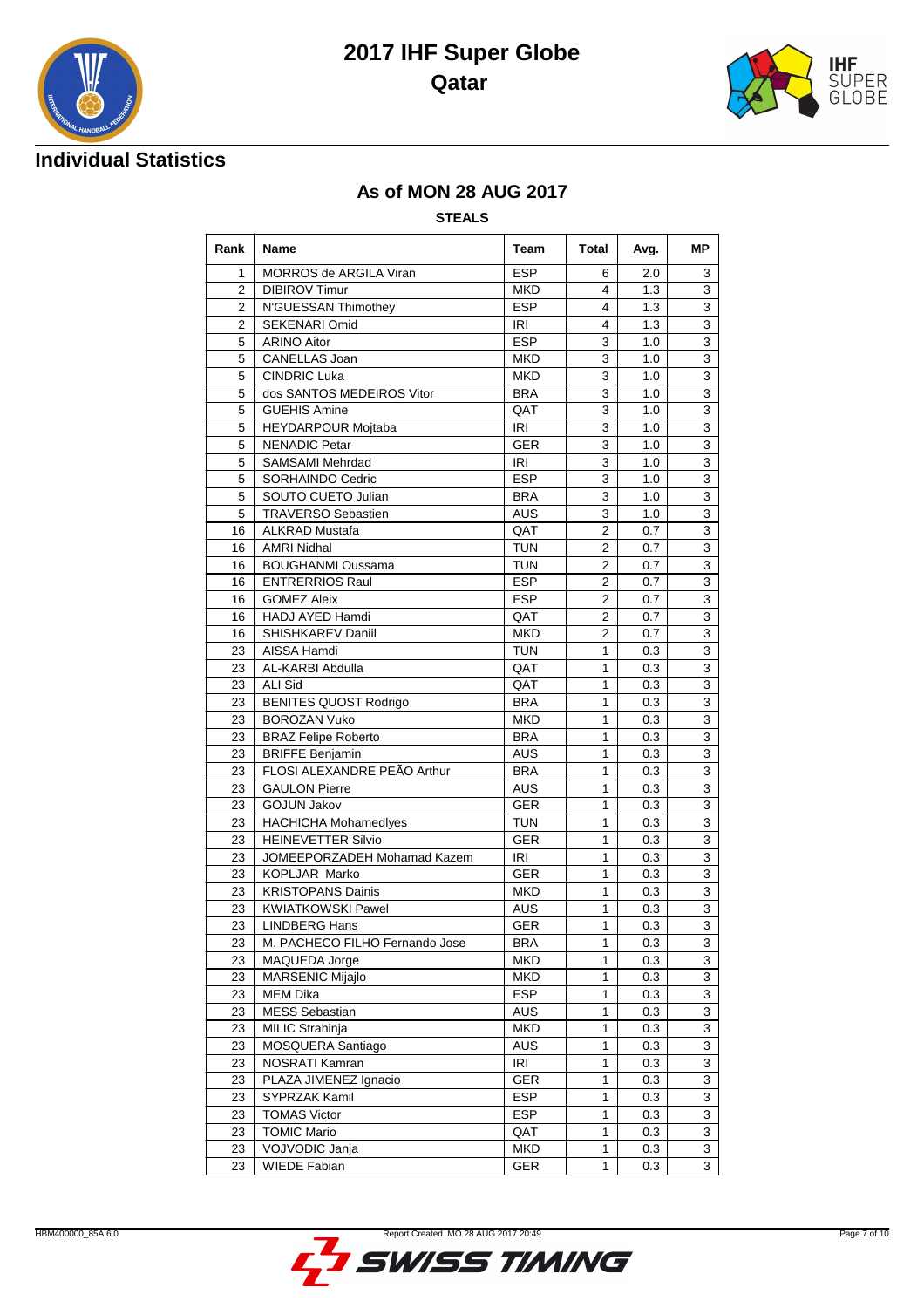



# **IHF** ....<br>SUPER<br>GLOBE

#### **As of MON 28 AUG 2017**

#### **BLOCKED SHOTS**

| Rank | <b>Name</b>                    | Team       | Total          | Avg. | <b>MP</b>                 |
|------|--------------------------------|------------|----------------|------|---------------------------|
| 1    | AISSA Hamdi                    | <b>TUN</b> | 5              | 1.7  | 3                         |
| 1    | <b>BENITES QUOST Rodrigo</b>   | <b>BRA</b> | 5              | 1.7  | 3                         |
| 1    | <b>CANELLAS Joan</b>           | <b>MKD</b> | 5              | 1.7  | 3                         |
| 1    | <b>SORHAINDO Cedric</b>        | <b>ESP</b> | 5              | 1.7  | 3                         |
| 5    | <b>BRAZ Felipe Roberto</b>     | <b>BRA</b> | 4              | 1.3  | 3                         |
| 5    | <b>KRISTOPANS Dainis</b>       | <b>MKD</b> | 4              | 1.3  | 3                         |
| 5    | YOUSEFINEZHAD Amin             | <b>TUN</b> | 4              | 1.3  | 3                         |
| 8    | <b>BOROZAN Vuko</b>            | <b>MKD</b> | 3              | 1.0  | 3                         |
| 8    | <b>GOJUN Jakov</b>             | <b>GER</b> | 3              | 1.0  | 3                         |
| 8    | <b>SCHMIDT Erik</b>            | <b>GER</b> | 3              | 1.0  | $\overline{3}$            |
| 8    | <b>WIEDE Fabian</b>            | <b>GER</b> | 3              | 1.0  | 3                         |
| 12   | <b>ABUTOVIC Ilija</b>          | <b>MKD</b> | $\overline{2}$ | 0.7  | 3                         |
| 12   | <b>KOPLJAR Marko</b>           | <b>GER</b> | $\overline{2}$ | 0.7  | $\overline{3}$            |
| 12   | MAQUEDA Jorge                  | <b>MKD</b> | $\overline{2}$ | 0.7  | $\overline{\overline{3}}$ |
| 12   | MARSENIC Mijajlo               | <b>MKD</b> | $\overline{2}$ | 0.7  | 3                         |
| 16   | <b>BONNIN Pierre</b>           | <b>AUS</b> | 1              | 0.3  | 3                         |
| 16   | FÄTH Steffen                   | <b>GER</b> | $\mathbf{1}$   | 0.3  | $\overline{3}$            |
| 16   | <b>GAULON Pierre</b>           | <b>AUS</b> | $\mathbf{1}$   | 0.3  | 3                         |
| 16   | <b>GUEHIS Amine</b>            | QAT        | 1              | 0.3  | 3                         |
| 16   | <b>HAZEM HAMDOON Hadi</b>      | QAT        | 1              | 0.3  | 3                         |
| 16   | HEYDARPOUR Mojtaba             | <b>IRI</b> | 1              | 0.3  | 3                         |
| 16   | M. PACHECO FILHO Fernando Jose | <b>BRA</b> | 1              | 0.3  | $\overline{3}$            |
| 16   | <b>MORAES FERREIRA Rogerio</b> | <b>MKD</b> | 1              | 0.5  | $\overline{2}$            |
| 16   | <b>MORROS de ARGILA Viran</b>  | <b>ESP</b> | 1              | 0.3  | 3                         |
| 16   | PLAZA JIMENEZ Ignacio          | <b>GER</b> | 1              | 0.3  | $\overline{3}$            |
| 16   | <b>TOMIC Mario</b>             | QAT        | 1              | 0.3  | 3                         |

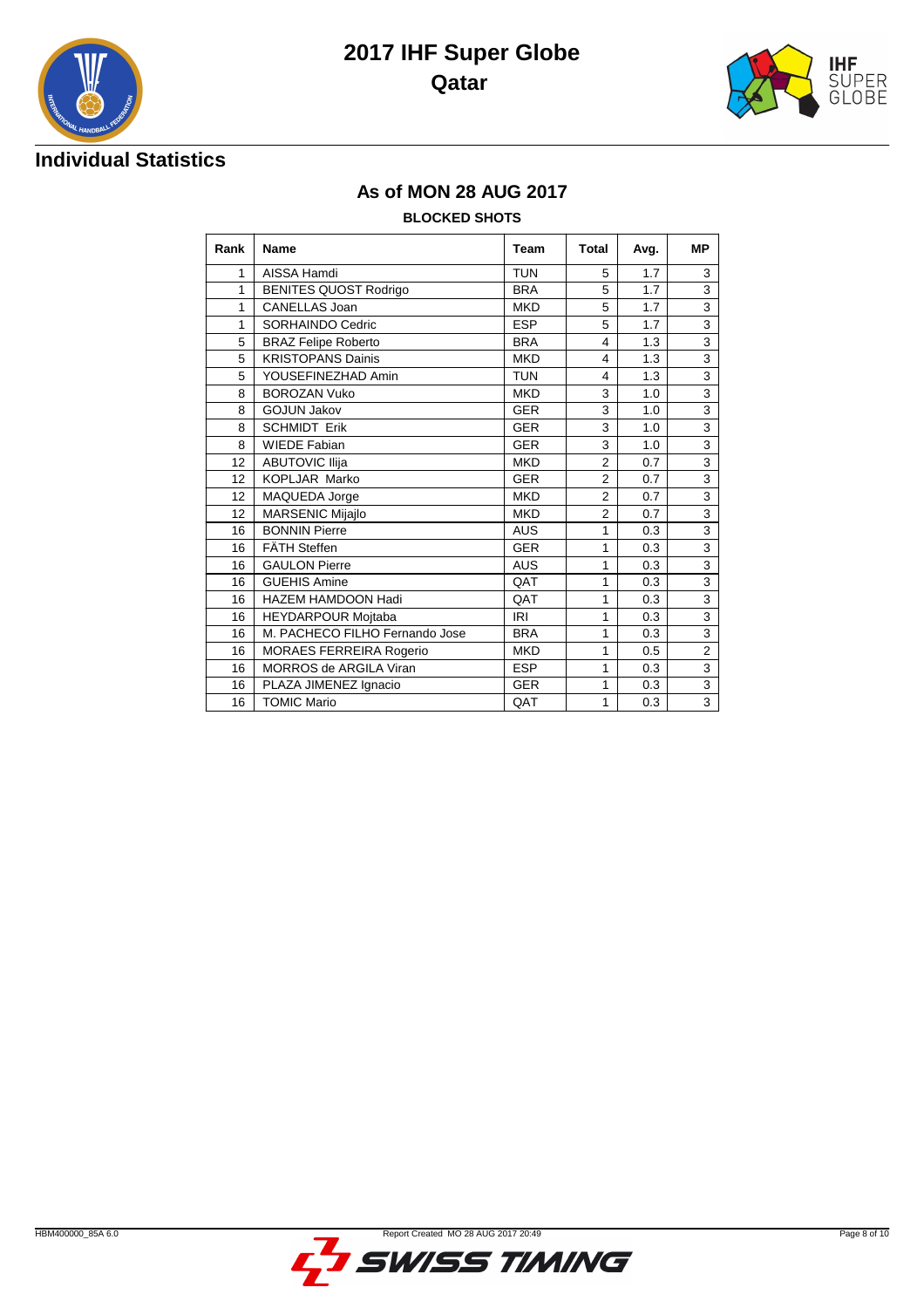



## **Individual Statistics**

#### **As of MON 28 AUG 2017**

**PUNISHMENTS**

| Avg.<br><b>Total</b><br><b>AUS</b><br><b>GAULON Pierre</b><br>5.0<br>15<br>3<br>1<br>6<br>3<br><b>BRA</b><br>5<br>3<br>$\overline{2}$<br><b>BRAZ Felipe Roberto</b><br>13<br>3<br>4.3<br>3<br>5<br><b>AUS</b><br>3.7<br>11<br>$\mathbf{1}$<br>$\mathbf{3}$<br><b>BONNIN Pierre</b><br>11<br>5<br>$\mathbf{1}$<br>$\overline{3}$<br>3<br><b>GOJUN Jakov</b><br><b>GER</b><br>3.7<br>3<br><b>TOMIC Mario</b><br>QAT<br>4<br>$\sqrt{3}$<br>$\mathbf{3}$<br>3.7<br>11<br><b>ALI Sid</b><br>QAT<br>$\mathbf{3}$<br>6<br>2.7<br>3<br>2<br>8<br>$\overline{3}$<br><b>BOUGHANMI Oussama</b><br><b>TUN</b><br>6<br>2.7<br>8<br>$\mathbf{1}$<br>$\mathbf{1}$<br>1<br>$\overline{3}$<br>IRI<br>3<br>$\overline{2}$<br>6<br>SALEHIKOOSHKGHAZI Mohammadhossein<br>2.7<br>8<br>$\overline{7}$<br>$\overline{3}$<br>9<br>$\mathbf{1}$<br>$\mathbf{3}$<br><b>IRI</b><br>2.3<br><b>SAMSAMI Mehrdad</b><br>$\overline{7}$<br>3<br>$\mathbf{1}$<br>$\overline{3}$<br>SORHAINDO Cedric<br><b>ESP</b><br>2.3<br>9<br>$\overline{7}$<br>$\overline{3}$<br><b>GER</b><br>2.3<br>3<br>$\mathbf{1}$<br>9<br><b>STRUCK Kevin</b><br>$\overline{3}$<br><b>GUEHIS Amine</b><br>QAT<br>2.0<br>$\overline{2}$<br>$\overline{2}$<br>12<br>6<br><b>KRISTOPANS Dainis</b><br><b>MKD</b><br>$\mathbf{3}$<br>2.0<br>6<br>2<br>$\mathbf{2}$<br>12<br><b>ESP</b><br>MORROS de ARGILA Viran<br>2<br>2<br>3<br>12<br>2.0<br>6<br>$\overline{2}$<br>$\overline{2}$<br>$\mathbf{3}$<br>12<br>YOUSEFINEZHAD Amin<br><b>TUN</b><br>2.0<br>6<br>$\overline{2}$<br>$\overline{3}$<br><b>MKD</b><br>1.7<br>5<br>$\mathbf{1}$<br>16<br><b>ABUTOVIC Ilija</b><br>5<br>$\overline{2}$<br>$\overline{3}$<br>AISSA Hamdi<br><b>TUN</b><br>1.7<br>$\mathbf{1}$<br>16<br>5<br>$\overline{2}$<br>$\mathbf{3}$<br><b>BENITES QUOST Rodrigo</b><br><b>BRA</b><br>1.7<br>$\mathbf{1}$<br>16<br><b>AUS</b><br>1.7<br>5<br>2<br>$\mathbf{3}$<br>MOSQUERA Santiago<br>$\mathbf{1}$<br>16<br><b>GER</b><br><b>SCHMIDT Erik</b><br>16<br>1.7<br>5<br>$\overline{2}$<br>3<br>1<br>5<br>$\overline{2}$<br>$\mathbf{3}$<br>SOUTO CUETO Julian<br><b>BRA</b><br>1.7<br>$\mathbf{1}$<br>16<br><b>TUN</b><br>$\overline{\mathbf{4}}$<br>$\overline{2}$<br>$\mathbf{3}$<br>22<br><b>AMRI Nidhal</b><br>1.3<br>1.3<br>$\overline{c}$<br>$\overline{3}$<br><b>BORGES Alexis</b><br><b>ESP</b><br>4<br>22<br><b>DIBIROV Timur</b><br><b>MKD</b><br>1.3<br>4<br>$\sqrt{2}$<br>$\mathbf{3}$<br>22<br>JAZIRI Oussama<br><b>TUN</b><br>1.3<br>4<br>2<br>3<br>22<br>JOMEEPORZADEH Mohamad Kazem<br>IRI<br>$\mathbf{3}$<br>22<br>1.3<br>4<br>2<br>KOPLJAR Marko<br><b>GER</b><br>3<br>1.3<br>2<br>22<br>4<br>$\mathbf{1}$<br><b>ESP</b><br>4<br>$\overline{2}$<br>$\mathbf{3}$<br>22<br>N'GUESSAN Thimothey<br>1.3<br>$\overline{c}$<br>$\overline{3}$<br>SANCHO Vicente<br><b>AUS</b><br>1.3<br>4<br>22<br><b>BRIFFE Benjamin</b><br>$\mathbf{3}$<br><b>AUS</b><br>1.0<br>3<br>30<br>$\mathbf{1}$<br>1<br>$\overline{3}$<br>CUPIC Ivan<br><b>MKD</b><br>$\mathbf{1}$<br>30<br>1.0<br>3<br>$\mathbf{1}$<br>$\mathbf{3}$<br>30<br><b>HACKBARTH Rudolph</b><br><b>BRA</b><br>1.0<br>3<br>$\mathbf{1}$<br>$\mathbf{1}$<br>HEYDARPOUR Mojtaba<br><b>IRI</b><br>3<br>30<br>1.0<br>3<br>$\mathbf{1}$<br>$\mathbf{1}$<br>3<br>$\mathbf{1}$<br>$\mathbf{3}$<br><b>KENT HUBNER Diogo</b><br><b>BRA</b><br>1<br>30<br>1.0<br>3<br><b>MEM Dika</b><br><b>ESP</b><br>$\mathbf{1}$<br>$\mathbf{1}$<br>$\mathbf{3}$<br>30<br>1.0<br>NOSRATI Kamran<br><b>IRI</b><br>1.0<br>3<br>1<br>$\mathbf{1}$<br>3<br>30<br>ALDIN MALLASH Kamal<br>QAT<br>$\overline{\mathbf{c}}$<br>$\mathbf{1}$<br>$\mathbf{3}$<br>37<br>0.7<br><b>ESP</b><br>$\overline{2}$<br>37<br><b>ARINO Aitor</b><br>0.7<br>1<br>3<br>$\mathbf{3}$<br>37<br>ARPANAHI Iman<br><b>IRI</b><br>0.7<br>$\overline{a}$<br>1<br>$\overline{c}$<br>$\mathbf{1}$<br>37<br><b>BERRACHED Allaedine</b><br>QAT<br>0.7<br>3<br><b>ESP</b><br>0.7<br>$\overline{2}$<br>$\mathbf{1}$<br>3<br>37<br><b>DOLENEC Jure</b><br>$\overline{3}$<br>$\overline{2}$<br>dos SANTOS MEDEIROS Vitor<br><b>BRA</b><br>$\mathbf{1}$<br>0.7<br>37<br>HADJ AYED Hamdi<br>QAT<br>$\overline{2}$<br>$\mathbf{1}$<br>$\mathbf{3}$<br>0.7<br>37 | Rank | <b>Name</b> | <b>Team</b> | <b>Points</b> | ВC | <b>RC</b> | 2Min | YC | МP |
|-------------------------------------------------------------------------------------------------------------------------------------------------------------------------------------------------------------------------------------------------------------------------------------------------------------------------------------------------------------------------------------------------------------------------------------------------------------------------------------------------------------------------------------------------------------------------------------------------------------------------------------------------------------------------------------------------------------------------------------------------------------------------------------------------------------------------------------------------------------------------------------------------------------------------------------------------------------------------------------------------------------------------------------------------------------------------------------------------------------------------------------------------------------------------------------------------------------------------------------------------------------------------------------------------------------------------------------------------------------------------------------------------------------------------------------------------------------------------------------------------------------------------------------------------------------------------------------------------------------------------------------------------------------------------------------------------------------------------------------------------------------------------------------------------------------------------------------------------------------------------------------------------------------------------------------------------------------------------------------------------------------------------------------------------------------------------------------------------------------------------------------------------------------------------------------------------------------------------------------------------------------------------------------------------------------------------------------------------------------------------------------------------------------------------------------------------------------------------------------------------------------------------------------------------------------------------------------------------------------------------------------------------------------------------------------------------------------------------------------------------------------------------------------------------------------------------------------------------------------------------------------------------------------------------------------------------------------------------------------------------------------------------------------------------------------------------------------------------------------------------------------------------------------------------------------------------------------------------------------------------------------------------------------------------------------------------------------------------------------------------------------------------------------------------------------------------------------------------------------------------------------------------------------------------------------------------------------------------------------------------------------------------------------------------------------------------------------------------------------------------------------------------------------------------------------------------------------------------------------------------------------------------------------------------------------------------------------------------------------------------------------------------------------------------------------------------------------------------------------------------------------------------------------------------------|------|-------------|-------------|---------------|----|-----------|------|----|----|
|                                                                                                                                                                                                                                                                                                                                                                                                                                                                                                                                                                                                                                                                                                                                                                                                                                                                                                                                                                                                                                                                                                                                                                                                                                                                                                                                                                                                                                                                                                                                                                                                                                                                                                                                                                                                                                                                                                                                                                                                                                                                                                                                                                                                                                                                                                                                                                                                                                                                                                                                                                                                                                                                                                                                                                                                                                                                                                                                                                                                                                                                                                                                                                                                                                                                                                                                                                                                                                                                                                                                                                                                                                                                                                                                                                                                                                                                                                                                                                                                                                                                                                                                                                               |      |             |             |               |    |           |      |    |    |
|                                                                                                                                                                                                                                                                                                                                                                                                                                                                                                                                                                                                                                                                                                                                                                                                                                                                                                                                                                                                                                                                                                                                                                                                                                                                                                                                                                                                                                                                                                                                                                                                                                                                                                                                                                                                                                                                                                                                                                                                                                                                                                                                                                                                                                                                                                                                                                                                                                                                                                                                                                                                                                                                                                                                                                                                                                                                                                                                                                                                                                                                                                                                                                                                                                                                                                                                                                                                                                                                                                                                                                                                                                                                                                                                                                                                                                                                                                                                                                                                                                                                                                                                                                               |      |             |             |               |    |           |      |    |    |
|                                                                                                                                                                                                                                                                                                                                                                                                                                                                                                                                                                                                                                                                                                                                                                                                                                                                                                                                                                                                                                                                                                                                                                                                                                                                                                                                                                                                                                                                                                                                                                                                                                                                                                                                                                                                                                                                                                                                                                                                                                                                                                                                                                                                                                                                                                                                                                                                                                                                                                                                                                                                                                                                                                                                                                                                                                                                                                                                                                                                                                                                                                                                                                                                                                                                                                                                                                                                                                                                                                                                                                                                                                                                                                                                                                                                                                                                                                                                                                                                                                                                                                                                                                               |      |             |             |               |    |           |      |    |    |
|                                                                                                                                                                                                                                                                                                                                                                                                                                                                                                                                                                                                                                                                                                                                                                                                                                                                                                                                                                                                                                                                                                                                                                                                                                                                                                                                                                                                                                                                                                                                                                                                                                                                                                                                                                                                                                                                                                                                                                                                                                                                                                                                                                                                                                                                                                                                                                                                                                                                                                                                                                                                                                                                                                                                                                                                                                                                                                                                                                                                                                                                                                                                                                                                                                                                                                                                                                                                                                                                                                                                                                                                                                                                                                                                                                                                                                                                                                                                                                                                                                                                                                                                                                               |      |             |             |               |    |           |      |    |    |
|                                                                                                                                                                                                                                                                                                                                                                                                                                                                                                                                                                                                                                                                                                                                                                                                                                                                                                                                                                                                                                                                                                                                                                                                                                                                                                                                                                                                                                                                                                                                                                                                                                                                                                                                                                                                                                                                                                                                                                                                                                                                                                                                                                                                                                                                                                                                                                                                                                                                                                                                                                                                                                                                                                                                                                                                                                                                                                                                                                                                                                                                                                                                                                                                                                                                                                                                                                                                                                                                                                                                                                                                                                                                                                                                                                                                                                                                                                                                                                                                                                                                                                                                                                               |      |             |             |               |    |           |      |    |    |
|                                                                                                                                                                                                                                                                                                                                                                                                                                                                                                                                                                                                                                                                                                                                                                                                                                                                                                                                                                                                                                                                                                                                                                                                                                                                                                                                                                                                                                                                                                                                                                                                                                                                                                                                                                                                                                                                                                                                                                                                                                                                                                                                                                                                                                                                                                                                                                                                                                                                                                                                                                                                                                                                                                                                                                                                                                                                                                                                                                                                                                                                                                                                                                                                                                                                                                                                                                                                                                                                                                                                                                                                                                                                                                                                                                                                                                                                                                                                                                                                                                                                                                                                                                               |      |             |             |               |    |           |      |    |    |
|                                                                                                                                                                                                                                                                                                                                                                                                                                                                                                                                                                                                                                                                                                                                                                                                                                                                                                                                                                                                                                                                                                                                                                                                                                                                                                                                                                                                                                                                                                                                                                                                                                                                                                                                                                                                                                                                                                                                                                                                                                                                                                                                                                                                                                                                                                                                                                                                                                                                                                                                                                                                                                                                                                                                                                                                                                                                                                                                                                                                                                                                                                                                                                                                                                                                                                                                                                                                                                                                                                                                                                                                                                                                                                                                                                                                                                                                                                                                                                                                                                                                                                                                                                               |      |             |             |               |    |           |      |    |    |
|                                                                                                                                                                                                                                                                                                                                                                                                                                                                                                                                                                                                                                                                                                                                                                                                                                                                                                                                                                                                                                                                                                                                                                                                                                                                                                                                                                                                                                                                                                                                                                                                                                                                                                                                                                                                                                                                                                                                                                                                                                                                                                                                                                                                                                                                                                                                                                                                                                                                                                                                                                                                                                                                                                                                                                                                                                                                                                                                                                                                                                                                                                                                                                                                                                                                                                                                                                                                                                                                                                                                                                                                                                                                                                                                                                                                                                                                                                                                                                                                                                                                                                                                                                               |      |             |             |               |    |           |      |    |    |
|                                                                                                                                                                                                                                                                                                                                                                                                                                                                                                                                                                                                                                                                                                                                                                                                                                                                                                                                                                                                                                                                                                                                                                                                                                                                                                                                                                                                                                                                                                                                                                                                                                                                                                                                                                                                                                                                                                                                                                                                                                                                                                                                                                                                                                                                                                                                                                                                                                                                                                                                                                                                                                                                                                                                                                                                                                                                                                                                                                                                                                                                                                                                                                                                                                                                                                                                                                                                                                                                                                                                                                                                                                                                                                                                                                                                                                                                                                                                                                                                                                                                                                                                                                               |      |             |             |               |    |           |      |    |    |
|                                                                                                                                                                                                                                                                                                                                                                                                                                                                                                                                                                                                                                                                                                                                                                                                                                                                                                                                                                                                                                                                                                                                                                                                                                                                                                                                                                                                                                                                                                                                                                                                                                                                                                                                                                                                                                                                                                                                                                                                                                                                                                                                                                                                                                                                                                                                                                                                                                                                                                                                                                                                                                                                                                                                                                                                                                                                                                                                                                                                                                                                                                                                                                                                                                                                                                                                                                                                                                                                                                                                                                                                                                                                                                                                                                                                                                                                                                                                                                                                                                                                                                                                                                               |      |             |             |               |    |           |      |    |    |
|                                                                                                                                                                                                                                                                                                                                                                                                                                                                                                                                                                                                                                                                                                                                                                                                                                                                                                                                                                                                                                                                                                                                                                                                                                                                                                                                                                                                                                                                                                                                                                                                                                                                                                                                                                                                                                                                                                                                                                                                                                                                                                                                                                                                                                                                                                                                                                                                                                                                                                                                                                                                                                                                                                                                                                                                                                                                                                                                                                                                                                                                                                                                                                                                                                                                                                                                                                                                                                                                                                                                                                                                                                                                                                                                                                                                                                                                                                                                                                                                                                                                                                                                                                               |      |             |             |               |    |           |      |    |    |
|                                                                                                                                                                                                                                                                                                                                                                                                                                                                                                                                                                                                                                                                                                                                                                                                                                                                                                                                                                                                                                                                                                                                                                                                                                                                                                                                                                                                                                                                                                                                                                                                                                                                                                                                                                                                                                                                                                                                                                                                                                                                                                                                                                                                                                                                                                                                                                                                                                                                                                                                                                                                                                                                                                                                                                                                                                                                                                                                                                                                                                                                                                                                                                                                                                                                                                                                                                                                                                                                                                                                                                                                                                                                                                                                                                                                                                                                                                                                                                                                                                                                                                                                                                               |      |             |             |               |    |           |      |    |    |
|                                                                                                                                                                                                                                                                                                                                                                                                                                                                                                                                                                                                                                                                                                                                                                                                                                                                                                                                                                                                                                                                                                                                                                                                                                                                                                                                                                                                                                                                                                                                                                                                                                                                                                                                                                                                                                                                                                                                                                                                                                                                                                                                                                                                                                                                                                                                                                                                                                                                                                                                                                                                                                                                                                                                                                                                                                                                                                                                                                                                                                                                                                                                                                                                                                                                                                                                                                                                                                                                                                                                                                                                                                                                                                                                                                                                                                                                                                                                                                                                                                                                                                                                                                               |      |             |             |               |    |           |      |    |    |
|                                                                                                                                                                                                                                                                                                                                                                                                                                                                                                                                                                                                                                                                                                                                                                                                                                                                                                                                                                                                                                                                                                                                                                                                                                                                                                                                                                                                                                                                                                                                                                                                                                                                                                                                                                                                                                                                                                                                                                                                                                                                                                                                                                                                                                                                                                                                                                                                                                                                                                                                                                                                                                                                                                                                                                                                                                                                                                                                                                                                                                                                                                                                                                                                                                                                                                                                                                                                                                                                                                                                                                                                                                                                                                                                                                                                                                                                                                                                                                                                                                                                                                                                                                               |      |             |             |               |    |           |      |    |    |
|                                                                                                                                                                                                                                                                                                                                                                                                                                                                                                                                                                                                                                                                                                                                                                                                                                                                                                                                                                                                                                                                                                                                                                                                                                                                                                                                                                                                                                                                                                                                                                                                                                                                                                                                                                                                                                                                                                                                                                                                                                                                                                                                                                                                                                                                                                                                                                                                                                                                                                                                                                                                                                                                                                                                                                                                                                                                                                                                                                                                                                                                                                                                                                                                                                                                                                                                                                                                                                                                                                                                                                                                                                                                                                                                                                                                                                                                                                                                                                                                                                                                                                                                                                               |      |             |             |               |    |           |      |    |    |
|                                                                                                                                                                                                                                                                                                                                                                                                                                                                                                                                                                                                                                                                                                                                                                                                                                                                                                                                                                                                                                                                                                                                                                                                                                                                                                                                                                                                                                                                                                                                                                                                                                                                                                                                                                                                                                                                                                                                                                                                                                                                                                                                                                                                                                                                                                                                                                                                                                                                                                                                                                                                                                                                                                                                                                                                                                                                                                                                                                                                                                                                                                                                                                                                                                                                                                                                                                                                                                                                                                                                                                                                                                                                                                                                                                                                                                                                                                                                                                                                                                                                                                                                                                               |      |             |             |               |    |           |      |    |    |
|                                                                                                                                                                                                                                                                                                                                                                                                                                                                                                                                                                                                                                                                                                                                                                                                                                                                                                                                                                                                                                                                                                                                                                                                                                                                                                                                                                                                                                                                                                                                                                                                                                                                                                                                                                                                                                                                                                                                                                                                                                                                                                                                                                                                                                                                                                                                                                                                                                                                                                                                                                                                                                                                                                                                                                                                                                                                                                                                                                                                                                                                                                                                                                                                                                                                                                                                                                                                                                                                                                                                                                                                                                                                                                                                                                                                                                                                                                                                                                                                                                                                                                                                                                               |      |             |             |               |    |           |      |    |    |
|                                                                                                                                                                                                                                                                                                                                                                                                                                                                                                                                                                                                                                                                                                                                                                                                                                                                                                                                                                                                                                                                                                                                                                                                                                                                                                                                                                                                                                                                                                                                                                                                                                                                                                                                                                                                                                                                                                                                                                                                                                                                                                                                                                                                                                                                                                                                                                                                                                                                                                                                                                                                                                                                                                                                                                                                                                                                                                                                                                                                                                                                                                                                                                                                                                                                                                                                                                                                                                                                                                                                                                                                                                                                                                                                                                                                                                                                                                                                                                                                                                                                                                                                                                               |      |             |             |               |    |           |      |    |    |
|                                                                                                                                                                                                                                                                                                                                                                                                                                                                                                                                                                                                                                                                                                                                                                                                                                                                                                                                                                                                                                                                                                                                                                                                                                                                                                                                                                                                                                                                                                                                                                                                                                                                                                                                                                                                                                                                                                                                                                                                                                                                                                                                                                                                                                                                                                                                                                                                                                                                                                                                                                                                                                                                                                                                                                                                                                                                                                                                                                                                                                                                                                                                                                                                                                                                                                                                                                                                                                                                                                                                                                                                                                                                                                                                                                                                                                                                                                                                                                                                                                                                                                                                                                               |      |             |             |               |    |           |      |    |    |
|                                                                                                                                                                                                                                                                                                                                                                                                                                                                                                                                                                                                                                                                                                                                                                                                                                                                                                                                                                                                                                                                                                                                                                                                                                                                                                                                                                                                                                                                                                                                                                                                                                                                                                                                                                                                                                                                                                                                                                                                                                                                                                                                                                                                                                                                                                                                                                                                                                                                                                                                                                                                                                                                                                                                                                                                                                                                                                                                                                                                                                                                                                                                                                                                                                                                                                                                                                                                                                                                                                                                                                                                                                                                                                                                                                                                                                                                                                                                                                                                                                                                                                                                                                               |      |             |             |               |    |           |      |    |    |
|                                                                                                                                                                                                                                                                                                                                                                                                                                                                                                                                                                                                                                                                                                                                                                                                                                                                                                                                                                                                                                                                                                                                                                                                                                                                                                                                                                                                                                                                                                                                                                                                                                                                                                                                                                                                                                                                                                                                                                                                                                                                                                                                                                                                                                                                                                                                                                                                                                                                                                                                                                                                                                                                                                                                                                                                                                                                                                                                                                                                                                                                                                                                                                                                                                                                                                                                                                                                                                                                                                                                                                                                                                                                                                                                                                                                                                                                                                                                                                                                                                                                                                                                                                               |      |             |             |               |    |           |      |    |    |
|                                                                                                                                                                                                                                                                                                                                                                                                                                                                                                                                                                                                                                                                                                                                                                                                                                                                                                                                                                                                                                                                                                                                                                                                                                                                                                                                                                                                                                                                                                                                                                                                                                                                                                                                                                                                                                                                                                                                                                                                                                                                                                                                                                                                                                                                                                                                                                                                                                                                                                                                                                                                                                                                                                                                                                                                                                                                                                                                                                                                                                                                                                                                                                                                                                                                                                                                                                                                                                                                                                                                                                                                                                                                                                                                                                                                                                                                                                                                                                                                                                                                                                                                                                               |      |             |             |               |    |           |      |    |    |
|                                                                                                                                                                                                                                                                                                                                                                                                                                                                                                                                                                                                                                                                                                                                                                                                                                                                                                                                                                                                                                                                                                                                                                                                                                                                                                                                                                                                                                                                                                                                                                                                                                                                                                                                                                                                                                                                                                                                                                                                                                                                                                                                                                                                                                                                                                                                                                                                                                                                                                                                                                                                                                                                                                                                                                                                                                                                                                                                                                                                                                                                                                                                                                                                                                                                                                                                                                                                                                                                                                                                                                                                                                                                                                                                                                                                                                                                                                                                                                                                                                                                                                                                                                               |      |             |             |               |    |           |      |    |    |
|                                                                                                                                                                                                                                                                                                                                                                                                                                                                                                                                                                                                                                                                                                                                                                                                                                                                                                                                                                                                                                                                                                                                                                                                                                                                                                                                                                                                                                                                                                                                                                                                                                                                                                                                                                                                                                                                                                                                                                                                                                                                                                                                                                                                                                                                                                                                                                                                                                                                                                                                                                                                                                                                                                                                                                                                                                                                                                                                                                                                                                                                                                                                                                                                                                                                                                                                                                                                                                                                                                                                                                                                                                                                                                                                                                                                                                                                                                                                                                                                                                                                                                                                                                               |      |             |             |               |    |           |      |    |    |
|                                                                                                                                                                                                                                                                                                                                                                                                                                                                                                                                                                                                                                                                                                                                                                                                                                                                                                                                                                                                                                                                                                                                                                                                                                                                                                                                                                                                                                                                                                                                                                                                                                                                                                                                                                                                                                                                                                                                                                                                                                                                                                                                                                                                                                                                                                                                                                                                                                                                                                                                                                                                                                                                                                                                                                                                                                                                                                                                                                                                                                                                                                                                                                                                                                                                                                                                                                                                                                                                                                                                                                                                                                                                                                                                                                                                                                                                                                                                                                                                                                                                                                                                                                               |      |             |             |               |    |           |      |    |    |
|                                                                                                                                                                                                                                                                                                                                                                                                                                                                                                                                                                                                                                                                                                                                                                                                                                                                                                                                                                                                                                                                                                                                                                                                                                                                                                                                                                                                                                                                                                                                                                                                                                                                                                                                                                                                                                                                                                                                                                                                                                                                                                                                                                                                                                                                                                                                                                                                                                                                                                                                                                                                                                                                                                                                                                                                                                                                                                                                                                                                                                                                                                                                                                                                                                                                                                                                                                                                                                                                                                                                                                                                                                                                                                                                                                                                                                                                                                                                                                                                                                                                                                                                                                               |      |             |             |               |    |           |      |    |    |
|                                                                                                                                                                                                                                                                                                                                                                                                                                                                                                                                                                                                                                                                                                                                                                                                                                                                                                                                                                                                                                                                                                                                                                                                                                                                                                                                                                                                                                                                                                                                                                                                                                                                                                                                                                                                                                                                                                                                                                                                                                                                                                                                                                                                                                                                                                                                                                                                                                                                                                                                                                                                                                                                                                                                                                                                                                                                                                                                                                                                                                                                                                                                                                                                                                                                                                                                                                                                                                                                                                                                                                                                                                                                                                                                                                                                                                                                                                                                                                                                                                                                                                                                                                               |      |             |             |               |    |           |      |    |    |
|                                                                                                                                                                                                                                                                                                                                                                                                                                                                                                                                                                                                                                                                                                                                                                                                                                                                                                                                                                                                                                                                                                                                                                                                                                                                                                                                                                                                                                                                                                                                                                                                                                                                                                                                                                                                                                                                                                                                                                                                                                                                                                                                                                                                                                                                                                                                                                                                                                                                                                                                                                                                                                                                                                                                                                                                                                                                                                                                                                                                                                                                                                                                                                                                                                                                                                                                                                                                                                                                                                                                                                                                                                                                                                                                                                                                                                                                                                                                                                                                                                                                                                                                                                               |      |             |             |               |    |           |      |    |    |
|                                                                                                                                                                                                                                                                                                                                                                                                                                                                                                                                                                                                                                                                                                                                                                                                                                                                                                                                                                                                                                                                                                                                                                                                                                                                                                                                                                                                                                                                                                                                                                                                                                                                                                                                                                                                                                                                                                                                                                                                                                                                                                                                                                                                                                                                                                                                                                                                                                                                                                                                                                                                                                                                                                                                                                                                                                                                                                                                                                                                                                                                                                                                                                                                                                                                                                                                                                                                                                                                                                                                                                                                                                                                                                                                                                                                                                                                                                                                                                                                                                                                                                                                                                               |      |             |             |               |    |           |      |    |    |
|                                                                                                                                                                                                                                                                                                                                                                                                                                                                                                                                                                                                                                                                                                                                                                                                                                                                                                                                                                                                                                                                                                                                                                                                                                                                                                                                                                                                                                                                                                                                                                                                                                                                                                                                                                                                                                                                                                                                                                                                                                                                                                                                                                                                                                                                                                                                                                                                                                                                                                                                                                                                                                                                                                                                                                                                                                                                                                                                                                                                                                                                                                                                                                                                                                                                                                                                                                                                                                                                                                                                                                                                                                                                                                                                                                                                                                                                                                                                                                                                                                                                                                                                                                               |      |             |             |               |    |           |      |    |    |
|                                                                                                                                                                                                                                                                                                                                                                                                                                                                                                                                                                                                                                                                                                                                                                                                                                                                                                                                                                                                                                                                                                                                                                                                                                                                                                                                                                                                                                                                                                                                                                                                                                                                                                                                                                                                                                                                                                                                                                                                                                                                                                                                                                                                                                                                                                                                                                                                                                                                                                                                                                                                                                                                                                                                                                                                                                                                                                                                                                                                                                                                                                                                                                                                                                                                                                                                                                                                                                                                                                                                                                                                                                                                                                                                                                                                                                                                                                                                                                                                                                                                                                                                                                               |      |             |             |               |    |           |      |    |    |
|                                                                                                                                                                                                                                                                                                                                                                                                                                                                                                                                                                                                                                                                                                                                                                                                                                                                                                                                                                                                                                                                                                                                                                                                                                                                                                                                                                                                                                                                                                                                                                                                                                                                                                                                                                                                                                                                                                                                                                                                                                                                                                                                                                                                                                                                                                                                                                                                                                                                                                                                                                                                                                                                                                                                                                                                                                                                                                                                                                                                                                                                                                                                                                                                                                                                                                                                                                                                                                                                                                                                                                                                                                                                                                                                                                                                                                                                                                                                                                                                                                                                                                                                                                               |      |             |             |               |    |           |      |    |    |
|                                                                                                                                                                                                                                                                                                                                                                                                                                                                                                                                                                                                                                                                                                                                                                                                                                                                                                                                                                                                                                                                                                                                                                                                                                                                                                                                                                                                                                                                                                                                                                                                                                                                                                                                                                                                                                                                                                                                                                                                                                                                                                                                                                                                                                                                                                                                                                                                                                                                                                                                                                                                                                                                                                                                                                                                                                                                                                                                                                                                                                                                                                                                                                                                                                                                                                                                                                                                                                                                                                                                                                                                                                                                                                                                                                                                                                                                                                                                                                                                                                                                                                                                                                               |      |             |             |               |    |           |      |    |    |
|                                                                                                                                                                                                                                                                                                                                                                                                                                                                                                                                                                                                                                                                                                                                                                                                                                                                                                                                                                                                                                                                                                                                                                                                                                                                                                                                                                                                                                                                                                                                                                                                                                                                                                                                                                                                                                                                                                                                                                                                                                                                                                                                                                                                                                                                                                                                                                                                                                                                                                                                                                                                                                                                                                                                                                                                                                                                                                                                                                                                                                                                                                                                                                                                                                                                                                                                                                                                                                                                                                                                                                                                                                                                                                                                                                                                                                                                                                                                                                                                                                                                                                                                                                               |      |             |             |               |    |           |      |    |    |
|                                                                                                                                                                                                                                                                                                                                                                                                                                                                                                                                                                                                                                                                                                                                                                                                                                                                                                                                                                                                                                                                                                                                                                                                                                                                                                                                                                                                                                                                                                                                                                                                                                                                                                                                                                                                                                                                                                                                                                                                                                                                                                                                                                                                                                                                                                                                                                                                                                                                                                                                                                                                                                                                                                                                                                                                                                                                                                                                                                                                                                                                                                                                                                                                                                                                                                                                                                                                                                                                                                                                                                                                                                                                                                                                                                                                                                                                                                                                                                                                                                                                                                                                                                               |      |             |             |               |    |           |      |    |    |
|                                                                                                                                                                                                                                                                                                                                                                                                                                                                                                                                                                                                                                                                                                                                                                                                                                                                                                                                                                                                                                                                                                                                                                                                                                                                                                                                                                                                                                                                                                                                                                                                                                                                                                                                                                                                                                                                                                                                                                                                                                                                                                                                                                                                                                                                                                                                                                                                                                                                                                                                                                                                                                                                                                                                                                                                                                                                                                                                                                                                                                                                                                                                                                                                                                                                                                                                                                                                                                                                                                                                                                                                                                                                                                                                                                                                                                                                                                                                                                                                                                                                                                                                                                               |      |             |             |               |    |           |      |    |    |
|                                                                                                                                                                                                                                                                                                                                                                                                                                                                                                                                                                                                                                                                                                                                                                                                                                                                                                                                                                                                                                                                                                                                                                                                                                                                                                                                                                                                                                                                                                                                                                                                                                                                                                                                                                                                                                                                                                                                                                                                                                                                                                                                                                                                                                                                                                                                                                                                                                                                                                                                                                                                                                                                                                                                                                                                                                                                                                                                                                                                                                                                                                                                                                                                                                                                                                                                                                                                                                                                                                                                                                                                                                                                                                                                                                                                                                                                                                                                                                                                                                                                                                                                                                               |      |             |             |               |    |           |      |    |    |
|                                                                                                                                                                                                                                                                                                                                                                                                                                                                                                                                                                                                                                                                                                                                                                                                                                                                                                                                                                                                                                                                                                                                                                                                                                                                                                                                                                                                                                                                                                                                                                                                                                                                                                                                                                                                                                                                                                                                                                                                                                                                                                                                                                                                                                                                                                                                                                                                                                                                                                                                                                                                                                                                                                                                                                                                                                                                                                                                                                                                                                                                                                                                                                                                                                                                                                                                                                                                                                                                                                                                                                                                                                                                                                                                                                                                                                                                                                                                                                                                                                                                                                                                                                               |      |             |             |               |    |           |      |    |    |
|                                                                                                                                                                                                                                                                                                                                                                                                                                                                                                                                                                                                                                                                                                                                                                                                                                                                                                                                                                                                                                                                                                                                                                                                                                                                                                                                                                                                                                                                                                                                                                                                                                                                                                                                                                                                                                                                                                                                                                                                                                                                                                                                                                                                                                                                                                                                                                                                                                                                                                                                                                                                                                                                                                                                                                                                                                                                                                                                                                                                                                                                                                                                                                                                                                                                                                                                                                                                                                                                                                                                                                                                                                                                                                                                                                                                                                                                                                                                                                                                                                                                                                                                                                               |      |             |             |               |    |           |      |    |    |
|                                                                                                                                                                                                                                                                                                                                                                                                                                                                                                                                                                                                                                                                                                                                                                                                                                                                                                                                                                                                                                                                                                                                                                                                                                                                                                                                                                                                                                                                                                                                                                                                                                                                                                                                                                                                                                                                                                                                                                                                                                                                                                                                                                                                                                                                                                                                                                                                                                                                                                                                                                                                                                                                                                                                                                                                                                                                                                                                                                                                                                                                                                                                                                                                                                                                                                                                                                                                                                                                                                                                                                                                                                                                                                                                                                                                                                                                                                                                                                                                                                                                                                                                                                               |      |             |             |               |    |           |      |    |    |
|                                                                                                                                                                                                                                                                                                                                                                                                                                                                                                                                                                                                                                                                                                                                                                                                                                                                                                                                                                                                                                                                                                                                                                                                                                                                                                                                                                                                                                                                                                                                                                                                                                                                                                                                                                                                                                                                                                                                                                                                                                                                                                                                                                                                                                                                                                                                                                                                                                                                                                                                                                                                                                                                                                                                                                                                                                                                                                                                                                                                                                                                                                                                                                                                                                                                                                                                                                                                                                                                                                                                                                                                                                                                                                                                                                                                                                                                                                                                                                                                                                                                                                                                                                               |      |             |             |               |    |           |      |    |    |
|                                                                                                                                                                                                                                                                                                                                                                                                                                                                                                                                                                                                                                                                                                                                                                                                                                                                                                                                                                                                                                                                                                                                                                                                                                                                                                                                                                                                                                                                                                                                                                                                                                                                                                                                                                                                                                                                                                                                                                                                                                                                                                                                                                                                                                                                                                                                                                                                                                                                                                                                                                                                                                                                                                                                                                                                                                                                                                                                                                                                                                                                                                                                                                                                                                                                                                                                                                                                                                                                                                                                                                                                                                                                                                                                                                                                                                                                                                                                                                                                                                                                                                                                                                               |      |             |             |               |    |           |      |    |    |
|                                                                                                                                                                                                                                                                                                                                                                                                                                                                                                                                                                                                                                                                                                                                                                                                                                                                                                                                                                                                                                                                                                                                                                                                                                                                                                                                                                                                                                                                                                                                                                                                                                                                                                                                                                                                                                                                                                                                                                                                                                                                                                                                                                                                                                                                                                                                                                                                                                                                                                                                                                                                                                                                                                                                                                                                                                                                                                                                                                                                                                                                                                                                                                                                                                                                                                                                                                                                                                                                                                                                                                                                                                                                                                                                                                                                                                                                                                                                                                                                                                                                                                                                                                               |      |             |             |               |    |           |      |    |    |
|                                                                                                                                                                                                                                                                                                                                                                                                                                                                                                                                                                                                                                                                                                                                                                                                                                                                                                                                                                                                                                                                                                                                                                                                                                                                                                                                                                                                                                                                                                                                                                                                                                                                                                                                                                                                                                                                                                                                                                                                                                                                                                                                                                                                                                                                                                                                                                                                                                                                                                                                                                                                                                                                                                                                                                                                                                                                                                                                                                                                                                                                                                                                                                                                                                                                                                                                                                                                                                                                                                                                                                                                                                                                                                                                                                                                                                                                                                                                                                                                                                                                                                                                                                               |      |             |             |               |    |           |      |    |    |
| HAZEM HAMDOON Hadi<br>QAT<br>0.7<br>$\overline{2}$<br>$\mathbf{1}$<br>$\mathbf{3}$<br>37                                                                                                                                                                                                                                                                                                                                                                                                                                                                                                                                                                                                                                                                                                                                                                                                                                                                                                                                                                                                                                                                                                                                                                                                                                                                                                                                                                                                                                                                                                                                                                                                                                                                                                                                                                                                                                                                                                                                                                                                                                                                                                                                                                                                                                                                                                                                                                                                                                                                                                                                                                                                                                                                                                                                                                                                                                                                                                                                                                                                                                                                                                                                                                                                                                                                                                                                                                                                                                                                                                                                                                                                                                                                                                                                                                                                                                                                                                                                                                                                                                                                                      |      |             |             |               |    |           |      |    |    |
| JALLOUZ Wael<br><b>ESP</b><br>$\mathbf{3}$<br>0.7<br>$\overline{2}$<br>2<br>37                                                                                                                                                                                                                                                                                                                                                                                                                                                                                                                                                                                                                                                                                                                                                                                                                                                                                                                                                                                                                                                                                                                                                                                                                                                                                                                                                                                                                                                                                                                                                                                                                                                                                                                                                                                                                                                                                                                                                                                                                                                                                                                                                                                                                                                                                                                                                                                                                                                                                                                                                                                                                                                                                                                                                                                                                                                                                                                                                                                                                                                                                                                                                                                                                                                                                                                                                                                                                                                                                                                                                                                                                                                                                                                                                                                                                                                                                                                                                                                                                                                                                                |      |             |             |               |    |           |      |    |    |
| <b>KRAJNC Luka</b><br>37<br><b>AUS</b><br>0.7<br>$\overline{2}$<br>3<br>$\mathbf{1}$                                                                                                                                                                                                                                                                                                                                                                                                                                                                                                                                                                                                                                                                                                                                                                                                                                                                                                                                                                                                                                                                                                                                                                                                                                                                                                                                                                                                                                                                                                                                                                                                                                                                                                                                                                                                                                                                                                                                                                                                                                                                                                                                                                                                                                                                                                                                                                                                                                                                                                                                                                                                                                                                                                                                                                                                                                                                                                                                                                                                                                                                                                                                                                                                                                                                                                                                                                                                                                                                                                                                                                                                                                                                                                                                                                                                                                                                                                                                                                                                                                                                                          |      |             |             |               |    |           |      |    |    |
| <b>BRA</b><br>$\mathbf{3}$<br>37<br>LEONEL COSTA da SILVA Guilherme<br>0.7<br>$\overline{2}$<br>$\mathbf{1}$                                                                                                                                                                                                                                                                                                                                                                                                                                                                                                                                                                                                                                                                                                                                                                                                                                                                                                                                                                                                                                                                                                                                                                                                                                                                                                                                                                                                                                                                                                                                                                                                                                                                                                                                                                                                                                                                                                                                                                                                                                                                                                                                                                                                                                                                                                                                                                                                                                                                                                                                                                                                                                                                                                                                                                                                                                                                                                                                                                                                                                                                                                                                                                                                                                                                                                                                                                                                                                                                                                                                                                                                                                                                                                                                                                                                                                                                                                                                                                                                                                                                  |      |             |             |               |    |           |      |    |    |
| $\overline{2}$<br>$\mathbf{3}$<br>PLAZA JIMENEZ Ignacio<br><b>GER</b><br>0.7<br>$\mathbf{1}$<br>37                                                                                                                                                                                                                                                                                                                                                                                                                                                                                                                                                                                                                                                                                                                                                                                                                                                                                                                                                                                                                                                                                                                                                                                                                                                                                                                                                                                                                                                                                                                                                                                                                                                                                                                                                                                                                                                                                                                                                                                                                                                                                                                                                                                                                                                                                                                                                                                                                                                                                                                                                                                                                                                                                                                                                                                                                                                                                                                                                                                                                                                                                                                                                                                                                                                                                                                                                                                                                                                                                                                                                                                                                                                                                                                                                                                                                                                                                                                                                                                                                                                                            |      |             |             |               |    |           |      |    |    |
| $\mathbf{3}$<br>SEKENARI Omid<br>IRI<br>0.7<br>$\mathbf{2}$<br>$\mathbf{1}$<br>37                                                                                                                                                                                                                                                                                                                                                                                                                                                                                                                                                                                                                                                                                                                                                                                                                                                                                                                                                                                                                                                                                                                                                                                                                                                                                                                                                                                                                                                                                                                                                                                                                                                                                                                                                                                                                                                                                                                                                                                                                                                                                                                                                                                                                                                                                                                                                                                                                                                                                                                                                                                                                                                                                                                                                                                                                                                                                                                                                                                                                                                                                                                                                                                                                                                                                                                                                                                                                                                                                                                                                                                                                                                                                                                                                                                                                                                                                                                                                                                                                                                                                             |      |             |             |               |    |           |      |    |    |
| <b>AUS</b><br>$\mathbf{3}$<br>37<br><b>STRIEBEL Constantin</b><br>0.7<br>$\mathbf{2}$<br>$\mathbf{1}$                                                                                                                                                                                                                                                                                                                                                                                                                                                                                                                                                                                                                                                                                                                                                                                                                                                                                                                                                                                                                                                                                                                                                                                                                                                                                                                                                                                                                                                                                                                                                                                                                                                                                                                                                                                                                                                                                                                                                                                                                                                                                                                                                                                                                                                                                                                                                                                                                                                                                                                                                                                                                                                                                                                                                                                                                                                                                                                                                                                                                                                                                                                                                                                                                                                                                                                                                                                                                                                                                                                                                                                                                                                                                                                                                                                                                                                                                                                                                                                                                                                                         |      |             |             |               |    |           |      |    |    |
| <b>ESP</b><br>$\mathbf{3}$<br>SYPRZAK Kamil<br>0.7<br>$\overline{a}$<br>$\mathbf{1}$<br>37                                                                                                                                                                                                                                                                                                                                                                                                                                                                                                                                                                                                                                                                                                                                                                                                                                                                                                                                                                                                                                                                                                                                                                                                                                                                                                                                                                                                                                                                                                                                                                                                                                                                                                                                                                                                                                                                                                                                                                                                                                                                                                                                                                                                                                                                                                                                                                                                                                                                                                                                                                                                                                                                                                                                                                                                                                                                                                                                                                                                                                                                                                                                                                                                                                                                                                                                                                                                                                                                                                                                                                                                                                                                                                                                                                                                                                                                                                                                                                                                                                                                                    |      |             |             |               |    |           |      |    |    |
| <b>VIDAL Borja</b><br>QAT<br>3<br>0.7<br>$\overline{2}$<br>37<br>$\mathbf{1}$                                                                                                                                                                                                                                                                                                                                                                                                                                                                                                                                                                                                                                                                                                                                                                                                                                                                                                                                                                                                                                                                                                                                                                                                                                                                                                                                                                                                                                                                                                                                                                                                                                                                                                                                                                                                                                                                                                                                                                                                                                                                                                                                                                                                                                                                                                                                                                                                                                                                                                                                                                                                                                                                                                                                                                                                                                                                                                                                                                                                                                                                                                                                                                                                                                                                                                                                                                                                                                                                                                                                                                                                                                                                                                                                                                                                                                                                                                                                                                                                                                                                                                 |      |             |             |               |    |           |      |    |    |
| GER<br>$\mathbf{3}$<br><b>VUKOVIC Drago</b><br>$\mathbf{2}$<br>$\mathbf{1}$<br>37<br>0.7                                                                                                                                                                                                                                                                                                                                                                                                                                                                                                                                                                                                                                                                                                                                                                                                                                                                                                                                                                                                                                                                                                                                                                                                                                                                                                                                                                                                                                                                                                                                                                                                                                                                                                                                                                                                                                                                                                                                                                                                                                                                                                                                                                                                                                                                                                                                                                                                                                                                                                                                                                                                                                                                                                                                                                                                                                                                                                                                                                                                                                                                                                                                                                                                                                                                                                                                                                                                                                                                                                                                                                                                                                                                                                                                                                                                                                                                                                                                                                                                                                                                                      |      |             |             |               |    |           |      |    |    |
| $\overline{2}$<br>$\mathbf{3}$<br><b>ZACHRISSON Mattias</b><br><b>GER</b><br>$\mathbf{1}$<br>37<br>0.7                                                                                                                                                                                                                                                                                                                                                                                                                                                                                                                                                                                                                                                                                                                                                                                                                                                                                                                                                                                                                                                                                                                                                                                                                                                                                                                                                                                                                                                                                                                                                                                                                                                                                                                                                                                                                                                                                                                                                                                                                                                                                                                                                                                                                                                                                                                                                                                                                                                                                                                                                                                                                                                                                                                                                                                                                                                                                                                                                                                                                                                                                                                                                                                                                                                                                                                                                                                                                                                                                                                                                                                                                                                                                                                                                                                                                                                                                                                                                                                                                                                                        |      |             |             |               |    |           |      |    |    |
| $\overline{3}$<br>ALKRAD Mustafa<br>55<br>QAT<br>0.3<br>$\mathbf{1}$<br>1                                                                                                                                                                                                                                                                                                                                                                                                                                                                                                                                                                                                                                                                                                                                                                                                                                                                                                                                                                                                                                                                                                                                                                                                                                                                                                                                                                                                                                                                                                                                                                                                                                                                                                                                                                                                                                                                                                                                                                                                                                                                                                                                                                                                                                                                                                                                                                                                                                                                                                                                                                                                                                                                                                                                                                                                                                                                                                                                                                                                                                                                                                                                                                                                                                                                                                                                                                                                                                                                                                                                                                                                                                                                                                                                                                                                                                                                                                                                                                                                                                                                                                     |      |             |             |               |    |           |      |    |    |